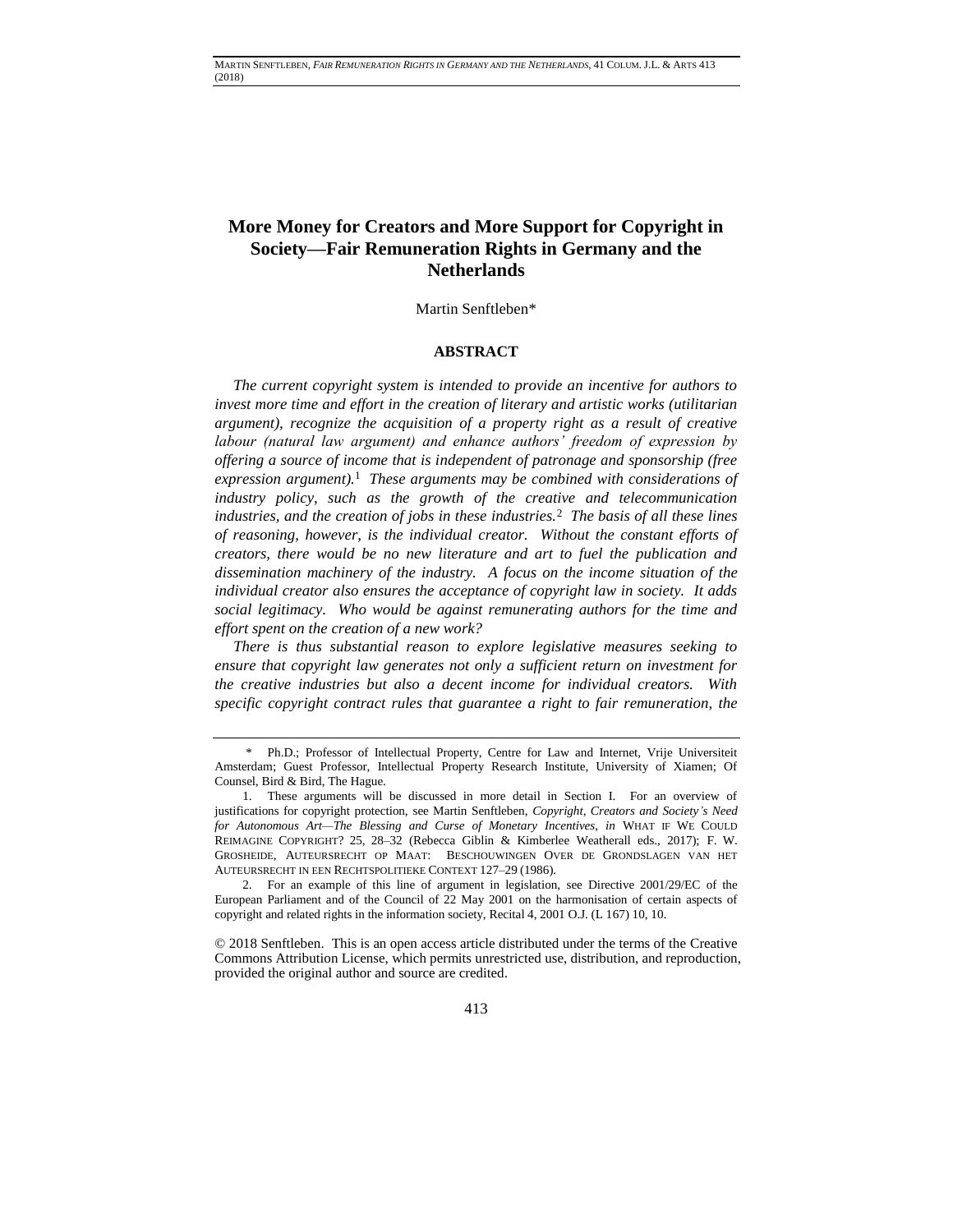*legislation in Germany and the Netherlands is particularly advanced in this respect. Hence, the question arises: what lessons can be learned from German and Dutch experiences? After a short introduction that refers to recent E.U. initiatives in this area, the following analysis will show that the issue of a fair remuneration for creators has a worldwide dimension. In light of the rationales of copyright protection in continental-European and Anglo-American copyright systems, it becomes clear that the high level of protection that has been reached in*  both legal traditions and at the international level only appears legitimate if *individual creators receive an adequate remuneration for their work.* <sup>3</sup>  *Fair remuneration is a universal, worldwide concern (Section I). Against this background, the analysis sheds light on the practical effects of the legislation in Germany and the Netherlands (Section II) and leads to general guidelines for the improvement of the income situation of creators (Section III).*

### <span id="page-1-0"></span>**I. WORLDWIDE DIMENSION**

Given the core rationale of copyright law to encourage and reward creators, the question arises whether the current copyright system is capable of ensuring a fair remuneration for creative work. In the E.U., this issue is high on the agenda of law and policy makers. In the framework of the current E.U. copyright reform, the E.U. Commission proposed to provide for a right of authors and performers "to request additional, appropriate remuneration from the party with whom they entered into a contract for the exploitation of the rights when the remuneration originally agreed is disproportionately low compared to the subsequent relevant revenues and benefits derived from the exploitation of the works or performances." 4

At the core of this proposal lies the concern that authors and performers are often unable to obtain a fair remuneration for their creative work because of a weak bargaining position in contractual relationships with exploiters of their works and performances. The E.U. Commission seeks to pave the way for "better balanced contractual relationships between authors and performers and those to whom they

<sup>3.</sup> As to the international level of protection, see Berne Convention for the Protection of Literary and Artistic Works, Sept. 9, 1886, *as revised* July 24, 1971, *and as amended* Sept. 28, 1979, 102 Stat. 2853, 828 U.N.T.S. 221 (entered into force in the United States Mar. 1, 1989); Agreement on Trade-Related Aspects of Intellectual Property Rights, Apr. 15, 1994, Marrakesh Agreement Establishing the World Trade Organization, Annex 1C, LEGAL INSTRUMENTS––RESULTS OF THE URUGUAY ROUND vol. 31 (1994), 33 I.L.M. 81 (1994); WIPO Copyright Treaty, *adopted* Dec. 20, 1996, WIPO Doc. CRNR/DC/94. For commentary, see, e.g., LE DROIT INTERNATIONAL DE LA PROPRIÉTÉ INTELLECTUELLE LIÉ AU COMMERCE: L'ACCORD SUR LES ADPIC, BILAN ET PERSPECTIVES, (Christophe Geiger ed., 2017); Martin Senftleben, *Commentary on the WIPO Copyright Treaty*, *in* CONCISE EUROPEAN COPYRIGHT LAW 93, 93–139 (Thomas Dreier & P. Bernt Hugenholtz eds., 2d ed., 2016); DANIEL GERVAIS, THE TRIPS AGREEMENT: DRAFTING HISTORY AND ANALYSIS (4th ed., 2012); SAM RICKETSON & JANE C. GINSBURG, INTERNATIONAL COPYRIGHT AND NEIGHBOURING RIGHTS: THE BERNE CONVENTION AND BEYOND (2006); MIHÁLY FICSOR, THE LAW OF COPYRIGHT AND THE INTERNET: THE 1996 WIPO TREATIES, THEIR INTERPRETATION AND IMPLEMENTATION (2002); JÖRG REINBOTHE & SILKE VON LEWINSKI, THE WIPO TREATIES 1996: COMMENTARY AND LEGAL ANALYSIS (2002).

<sup>4</sup>*.* Proposal for a Directive of the European Parliament and of the Council on Copyright in the Digital Single Market, at 30, COM (2016) 593 final (Sept. 14, 2016).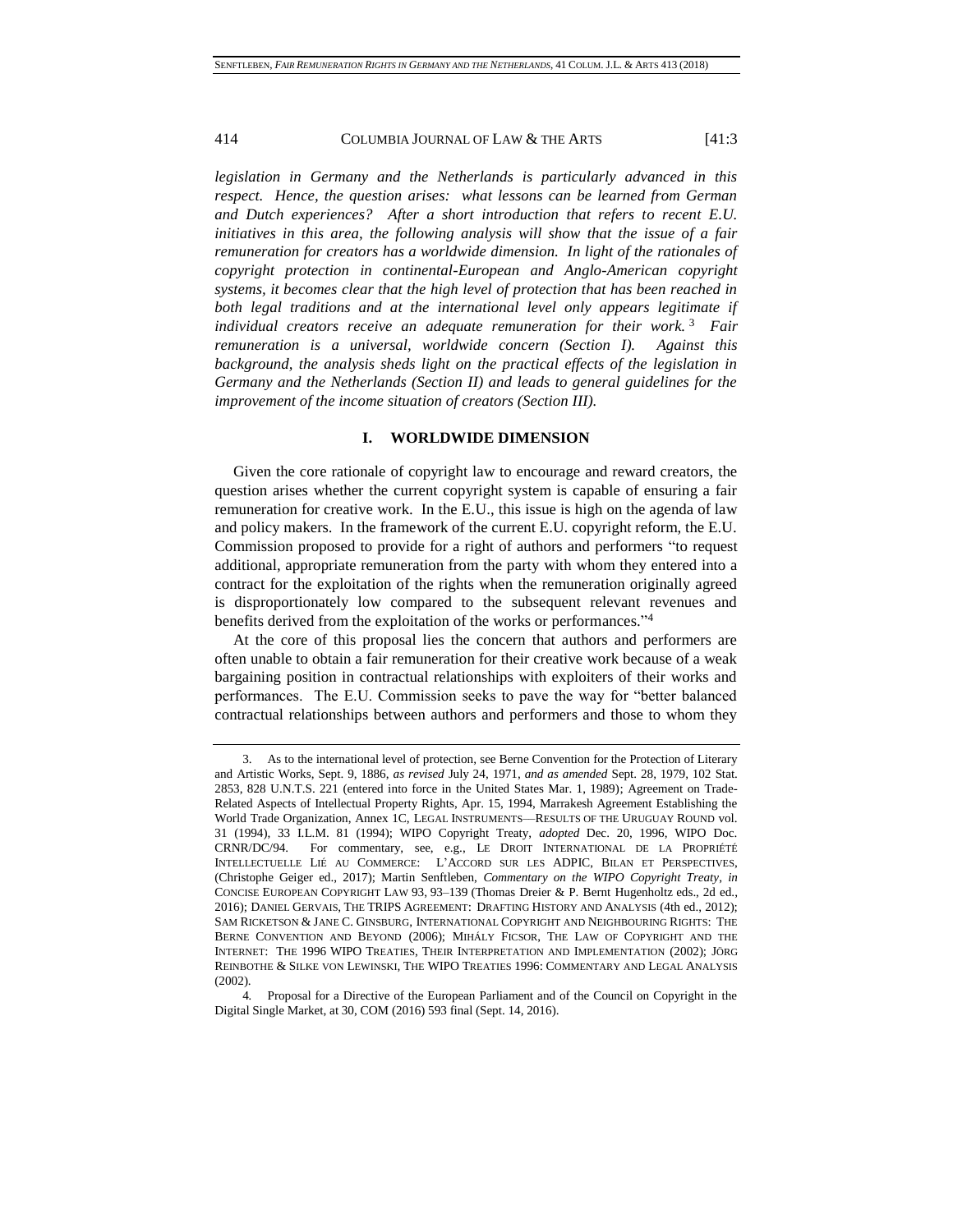assign their rights."<sup>5</sup> The problem, however, is not limited to the E.U. A closer analysis of the theoretical underpinnings of the grant of exclusive rights in copyright law reveals that an adequate reward and an appropriate incentive for creative labour is a cornerstone of the justification of copyright protection not only in continental-European copyright systems but also in Anglo-American copyright law.

<span id="page-2-2"></span><span id="page-2-0"></span>Continental-European countries invoke the notion of natural law to explain why authors are vested with exclusive rights and entitled to a fair reward for their creative work. Civil law copyright systems are often expressly rooted in natural law and tend to confer an air of "sacredness" on intellectual works.<sup>6</sup> In the natural law theory, the creator of a work of art occupies centre stage. Her unique form of self-expression which emerges in the course of the creative process leading to a work constitutes the centre of gravity.<sup>7</sup> It is assumed that a bond unites the creator with the object of her creation. Hence, the work is conceived as a materialization of the author's personality.<sup>8</sup> Moreover, the creator acquires a property right in her work by virtue of the mere act of creation.<sup>9</sup> This has the corollary that nothing is left to the law apart from formally recognising what is already inherent in the "very nature of things."<sup>10</sup> The author-orientation of civil law copyright systems calls on the legislator to ensure that creators have the opportunity to benefit from the use and exploitation of their self-expression.

<span id="page-2-5"></span><span id="page-2-4"></span><span id="page-2-3"></span><span id="page-2-1"></span>The common law approach to copyright rests on utilitarian considerations.<sup>11</sup> Anglo-American copyright systems envision intellectual property rights as a utilitarian notion that fails to indicate an inherent right of authors to their creations.<sup>12</sup> Seeking instead to enhance the benefits for society, advocates of the common law approach invoke marketplace principles. The grant of copyright protection is seen as a vehicle to spur the creation of socially valuable works. Accordingly, the resulting system of copyright protection mirrors the reliance on

<sup>5</sup>*. Id.* at 3.

<sup>6</sup>*. See, e.g*., André Kéréver, *Droits d'Auteur et Développements Techniques*, 148 REVUE INTERNATIONALE DU DROIT D'AUTEUR 3, 13 (1991); Bernard Edelman, *The Law's Eye: Nature and Copyright*, *in* OF AUTHORS AND ORIGINS 79, 82–87 (Brad Sherman & Alain Strowel eds., 1994).

<sup>7</sup>*. See, e.g.*, Paul Edward Geller, *Must Copyright Be For Ever Caught Between Marketplace and Authorship Norms?*, *in* OF AUTHORS AND ORIGINS 159, 169–70, *supra* note [6;](#page-2-0) Alain Strowel, *Droit d'auteur and Copyright: Between History and Nature*, *in* OF AUTHORS AND ORIGINS, *supra* note [6;](#page-2-0) Edelman, *supra* not[e 6,](#page-2-0) at 82–7.

<sup>8.</sup> This is a long-standing assumption in the civil law copyright tradition. *See, e.g.*, HENRI DESBOIS, LE DROIT D'AUTEUR EN FRANCE 538 (2d ed., 1973) ("L'auteur est protégé comme tel, en qualité de créateur, parce qu'un lien l'unit à l'objet de sa création.").

<sup>9</sup>*. See, e.g.*, DESBOIS, *supra* note [8,](#page-2-1) at 538; Steve P. Calandrillo, *An Economic Analysis of Property Rights in Information: Justifications and Problems of Exclusive Rights, Incentives to Generate Information, and the Alternative of a Government-Run Reward System*, 9 FORDHAM INTELL. PROP. MEDIA & ENT. L.J. 310, 312–16 (1998).

<sup>10</sup>*. See* SAM RICKETSON, THE BERNE CONVENTION FOR THE PROTECTION OF LITERARY AND ARTISTIC WORKS 5–6 (1987).

<sup>11</sup>*. See, e.g.*, Strowel, *supra* note [7,](#page-2-2) at 235; William W. Fisher III, *Reconstructing the Fair Use Doctrine*, 101 HARV. L. REV. 1659, 1686–92 (1988).

<sup>12</sup>*. See, e.g.*, Lloyd L. Weinreb, *Copyright for Functional Expression*, 111 HARV. L. REV. 1150, 1211, 1214–15 (1998); Calandrillo, *supra* not[e 9,](#page-2-3) at 310.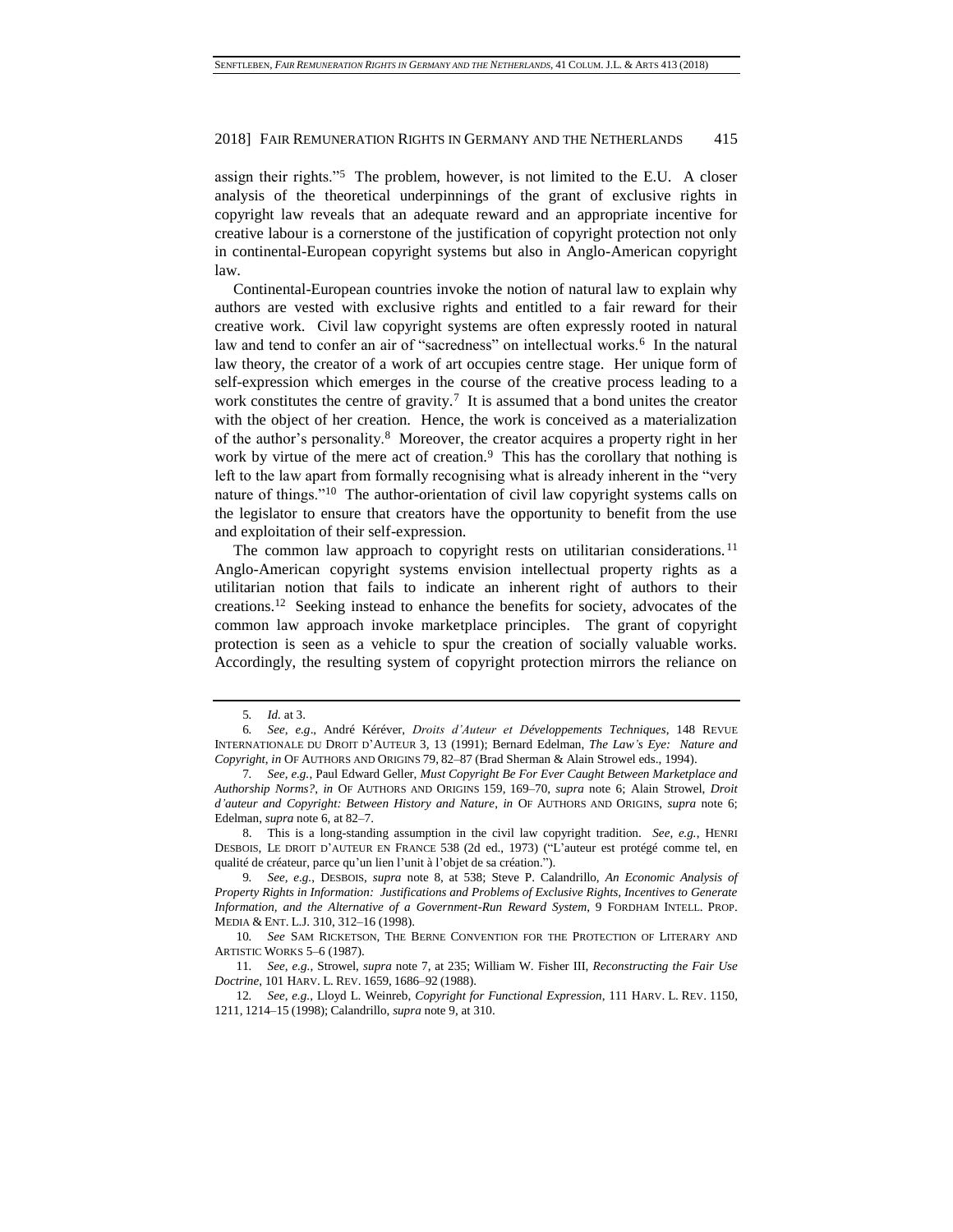the motivating power of economic incentives. The promise of monetary rewards is offered to the creators of literary and artistic works as a bait to encourage their intellectual productivity. <sup>13</sup> Copyright is perceived as an "engine of free expression."<sup>14</sup> A marketable right is conferred to ensure a sufficient supply of knowledge and information.

<span id="page-3-1"></span><span id="page-3-0"></span>The outlined differences in the theoretical underpinnings of copyright protection, however, must not be overestimated. A closer inspection of early literary property regimes brings to light a wide array of similarities. The first copyright statute, known as the Statute of Anne (1709), lays the groundwork for both the English and U.S. copyright laws.<sup>15</sup> As an "Act for the Encouragement of Learning, by vesting the Copies of Printed Books in the Authors or Purchasers of such Copies," it pursues the objective to offer authors an incentive to create. Its preamble maintains that the Act aims at the "Encouragement of Learned Men to Compose and Write Useful Books."<sup>16</sup> The Statute obviously rests on utilitarian notions. The grant of copyright protection is intended to encourage authors to write books for the benefit of society. This utilitarian foundation of the Anglo-American copyright tradition, however, was laid in an intellectual climate pervaded by the ideas of John Locke.<sup>17</sup> His elaboration of a natural right to property in his Second Treatise on Government is traditionally invoked as a basis for the natural law approach to copyright which prevails in continental-European countries. Locke's labour theory influenced not only the decisions *Millar v. Taylor* and *Donaldson v. Beckett*, which had to respond to the question of whether there exists a common law copyright that is rooted in natural law and is thus independent of the stipulations of the Statute of Anne.<sup>18</sup> It was also reflected in the dawn of U.S. copyright legislation. All of the states except Delaware enacted copyright statutes before the adoption of the U.S. Constitution, thereby for the most part unequivocally referring to principles of natural  $law<sup>19</sup>$  Not surprisingly, throughout the nineteenth century, U.S. courts defended copyright on the grounds of rightness and justice far more than as a matter of the public good even though the first U.S. copyright statute ultimately reflects the intention to apply copyright, along the utilitarian lines drawn in the Statute of Anne, as a means of fostering public

<span id="page-3-2"></span><sup>13</sup>*. See, e.g.*, Calandrillo, *supra* not[e 9,](#page-2-3) at 310–12; Geller, *supra* not[e 7,](#page-2-2) at 159, 164–66.

<sup>14</sup>*. See* Harper & Row v. Nation Enterprises, 471 U.S. 539, 558 (1985).

<sup>15.</sup> For a detailed discussion of the Statute of Anne and its ongoing importance, see GLOBAL COPYRIGHT: THREE HUNDRED YEARS SINCE THE STATUTE OF ANNE, FROM 1709 TO CYBERSPACE (Lionel Bently et al., eds., 2010).

<sup>16</sup>*. See* Jane C. Ginsburg, *A Tale of Two Copyrights: Literary Property in Revolutionary France and America*, *in* OF AUTHORS AND ORIGINS 131, 137, *supra* not[e 6;](#page-2-0) LUDWIG GIESEKE, VOM PRIVILEG ZUM URHEBERRECHT: DIE ENTWICKLUNG DES URHEBERRECHTS IN DEUTSCHLAND BIS 1845, 138–39 (1995).

<sup>17</sup>*. Cf.* ALAIN STROWEL, DROIT D'AUTEUR ET COPYRIGHT, 185–90 (1993).

<sup>18</sup>*. Cf.* GIESEKE, *supra* not[e 16,](#page-3-0) at 139–40; STROWEL, *supra* not[e 17,](#page-3-1) at 114–15.

<sup>19</sup>*. Cf.* Weinreb, *supra* not[e 12,](#page-2-4) at 1211–12. *See also* Ginsburg, *supra* not[e 16,](#page-3-0) at 139 (referring to the preamble to the Massachusetts Act of March 17, 1783); Stewart E. Sterk, *Rhetoric and Reality in Copyright Law*, 94 MICH. L. REV. 1197, 1199 (1996) (quoting the preamble to Connecticut's 1783 copyright statute).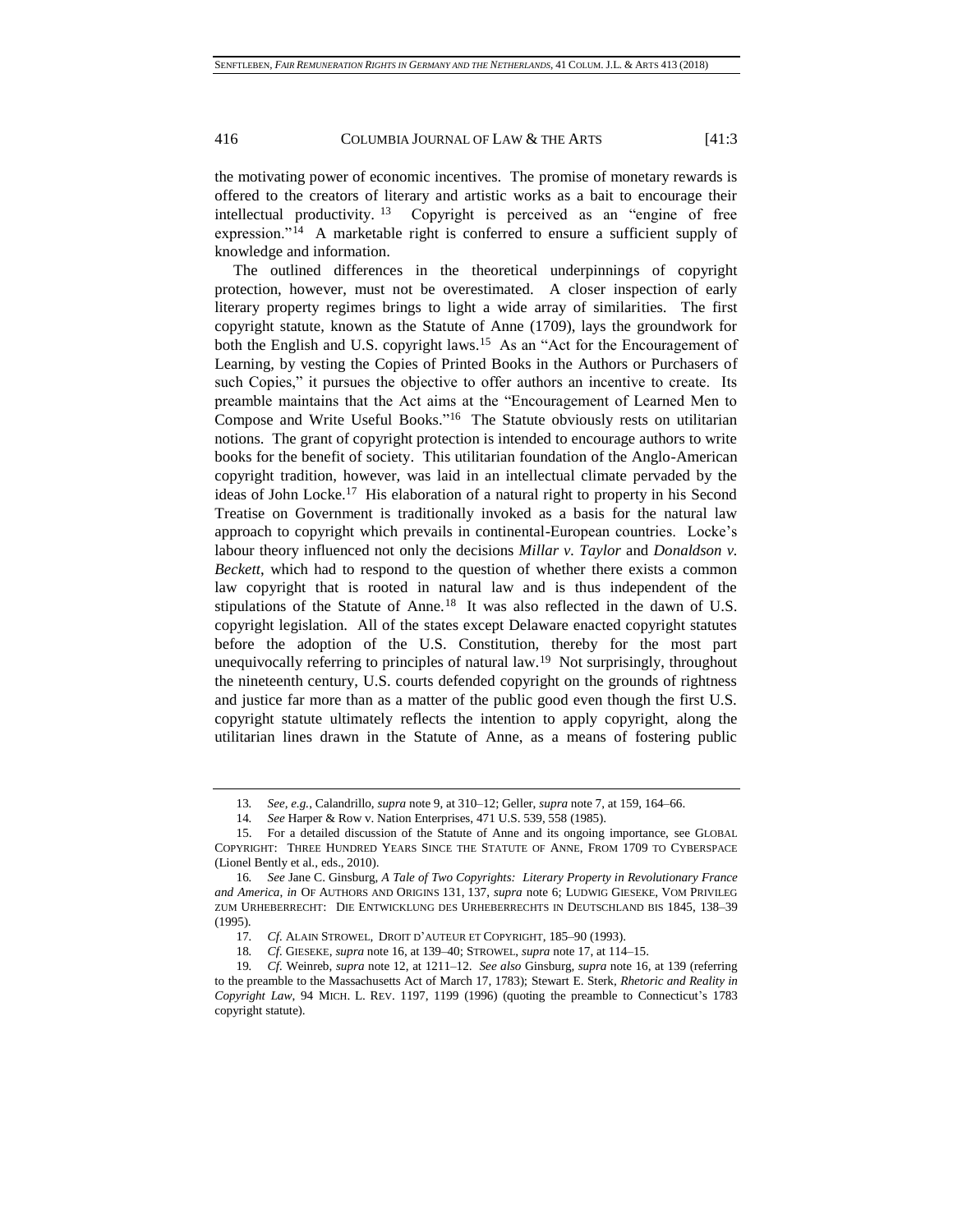education.<sup>20</sup> In practice, courts thus did not hesitate to intersperse the utilitarian framework laid down in early Anglo-American copyright statutes with notions stemming from the natural law theory.

<span id="page-4-0"></span>A corresponding tendency to intermingle natural law and utilitarian considerations can be observed in the history of continental-European copyright systems. At an early stage of development, the notion of authors' natural rights had not yet been linked with the romantic elaboration of criteria such as originality, organic form and the work of art as a materialization of the unique personality of the creator. By contrast, it was often brought to the fore to mask manifest economic interests of booksellers. <sup>21</sup> The individual creator was used as a figurehead in this context. The development of copyright law in Germany, for instance, bears witness to the invocation of Locke's labour theory in favour of publishers. The inefficiency of the German privilege system, caused by Germany's territorial fragmentation, prompted various scholars to rely on the author's natural right in his writings as a starting point for the explanation of the illegitimacy of unauthorized reprints.<sup>22</sup>

The situation in France also shows that utilitarian objectives were hidden behind the rhetoric of natural law. As Professor Jane Ginsburg has shown, the French enactments of 1791 and 1793 reflect several instrumentalist objectives. The defence of the public domain against the monopoly enjoyed by the Comédie Française, for instance, can be regarded as the main principle of the 1791 law instead of the focus on author's rights as "the most sacred, the most legitimate, the most inviolable, and  $\dots$  the most personal of all properties".<sup>23</sup> Ginsburg maintains that, in 1793, the French Revolutionary legislators applied an amalgam of the notion of authors' natural rights and enlightenment values.<sup>24</sup> The latter support the public interest in the progress of knowledge rather than strong property rights in intellectual works. Therefore, the 1793 decree need not necessarily be regarded as

<sup>20</sup>*. Cf.* Ginsburg, *supra* note [16,](#page-3-0) at 140; Weinreb, *supra* not[e 12,](#page-2-4) at 1212–13 (pointing out that early treatises dealing with copyright law are to the same effect).

<sup>21</sup>*. See* Peter Jaszi, *On the Author Effect: Contemporary Copyright and Collective Creativity*, 10 CARDOZO ARTS & ENT. L.J. 293, 295–96 (1992). With respect to "The Battle of Booksellers," see STROWEL, *supra* not[e 17,](#page-3-1) at 114–15. As to the situation in France, see Ginsburg, *supra* not[e 16,](#page-3-0) at 149.

<sup>22</sup>*. See, e.g.*, JOHANN STEPHAN PÜTTER, DER BÜCHERNACHDRUCK NACH ÄCHTEN GRUNDSÄTZEN DES RECHTS GEPRÜFT §§ 20, 23 (Kraus Int'l Publications 1981) (1774) (basing his argumentation against unauthorised reprints on the assumption that new literary works that are published for the first time are "gleich ursprünglich unstreitig ein wahres Eigenthum ihres Verfassers, so wie ein jeder das, was seiner Geschicklichkeit und seinem Fleisse sein Daseyn zu danken hat, als sein Eigenthum ansehen kann."). *See also* WALTER BAPPERT, WEGE ZUM URHEBERRECHT 256–57 (1962); Gieseke, *supra* note [16,](#page-3-0) at 121–22. In the context of Anglo-American copyright law, see Peter Jaszi, *Authorship and New Technologies from the Viewpoint of Common Law Traditions*, *in* WIPO WORLDWIDE SYMPOSIUM ON THE FUTURE OF COPYRIGHT AND NEIGHBORING RIGHTS 61, 65 (1994) (similarly pointing out that, "effectively, 'authorship' had been introduced into English law as a blind for the booksellers' interests, and it continued to perform that function throughout the eighteenth century––and beyond.").

<sup>23</sup>*. See* Ginsburg, *supra* not[e 16,](#page-3-0) at 144–45. The quoted passage is taken from an often quoted statement made by Le Chapelier, who reported on the 1791 decree, which is also quoted by Ginsburg. She asserts that Le Chapelier's remark merely concerned unpublished works. *Id.* at 144.

<sup>24</sup>*. Id.* at 147-51.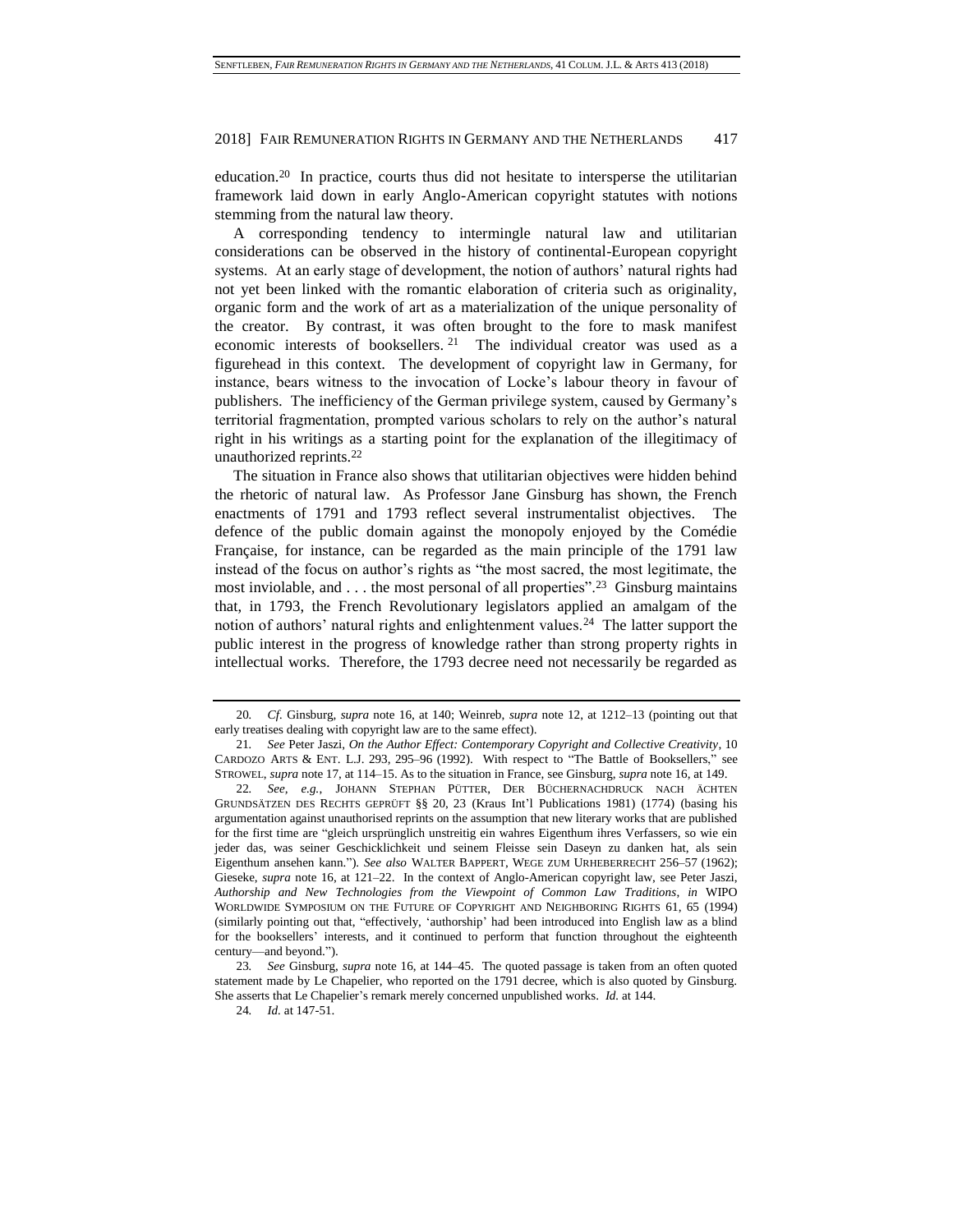a tribute paid to natural law theory. In reality, there is substantial reason to believe that this piece of copyright legislation formed part of a much broader scheme seeking to promote public education.<sup>25</sup> Not surprisingly, the 1793 law bears features that call to mind utilitarian Anglo-American statutes, such as the compliance with formalities as a prerequisite for suit.<sup>26</sup>

Hence, copyright law's early development is defined by a mixture of notions that are often exclusively assigned to the sphere of one legal tradition of copyright law. The historical common ground of copyright's legal traditions influences both of them to this day. Professor Lloyd Weinreb, for instance, has pointed out that even though the natural rights argument has been muted in recent years, it still remains a significant undercurrent of the U.S. copyright system.<sup>27</sup> The accession of common law countries to the Berne Convention also indicates that these countries are not necessarily loath to depart from their utilitarian basis, at least to some extent. The UK was among the first countries that became party to the Convention in 1887. India and Australia followed in 1928 and the U.S. in 1989. Pursuant to its preamble, the Berne Convention is not inspired with an aim to enhance the benefits for society, but animated by the "desire to protect, in as effective and uniform a manner as possible, the rights of authors." This formula recalls the creator-centric natural law concept.<sup>28</sup>

On the side of civil law countries, the traditional natural law foundation of copyright law is increasingly enriched with the notion that copyright law can serve as a means to further intellectual, cultural, and cultural-economic progress. Notions of this kind feature prominently in the European Copyright Directive 2001/29/EC which constitutes the cornerstone of harmonized E.U. copyright law. Pursuant to Recital 4 of the Directive: "[A] harmonised legal framework on copyright and related rights . . . will foster substantial investment in creativity and innovation . . . and lead in turn to growth and increased competitiveness of European industry. . . . This will safeguard employment and encourage new job creation." 29

To conceive of the two traditions of copyright law as two incompatible, separate systems thus hardly portrays the actual situation accurately. By contrast, the two traditions of copyright are mixtures of a shared set of basic ideas derived from both natural law theory and utilitarian notions alike. Not surprisingly, the need to ensure a fair remuneration for the creative work of authors is a shared concern as well. It constitutes a universal concern that is relevant to copyright systems worldwide,

<sup>25</sup>*. Id*. at 146.

<sup>26</sup>*. Id*. at 147-51. Nevertheless, Alain Strowel points out that the protection itself was independent of any formalities. STROWEL, *supra* not[e 17,](#page-3-1) at 314

<sup>27</sup>*. See* Weinreb, *supra* note [12,](#page-2-4) at 1216; *Cf*. Sterk, *supra* not[e 19,](#page-3-2) at 1198-204; Jaszi, *supra* note [21,](#page-4-0) at 297-302 (presenting court decisions that support this proposition). Jaszi states that "over the history of Anglo-American copyright, Romantic 'authorship' has served the interests of publishers and other distributors surprisingly well." *Id.* at 298.

<sup>28</sup>*. Cf*. Geller, *supra* not[e 7,](#page-2-2) at 170; Strowel, *supra* not[e 7,](#page-2-2) at 249-50.

<sup>29.</sup> Recital 4 of Council Directive 2001/29, of the European Parliament and of the Council of 22 May 2001 on the harmonisation of certain aspects of copyright and related rights in the information society, 2001 O.J. (L 106).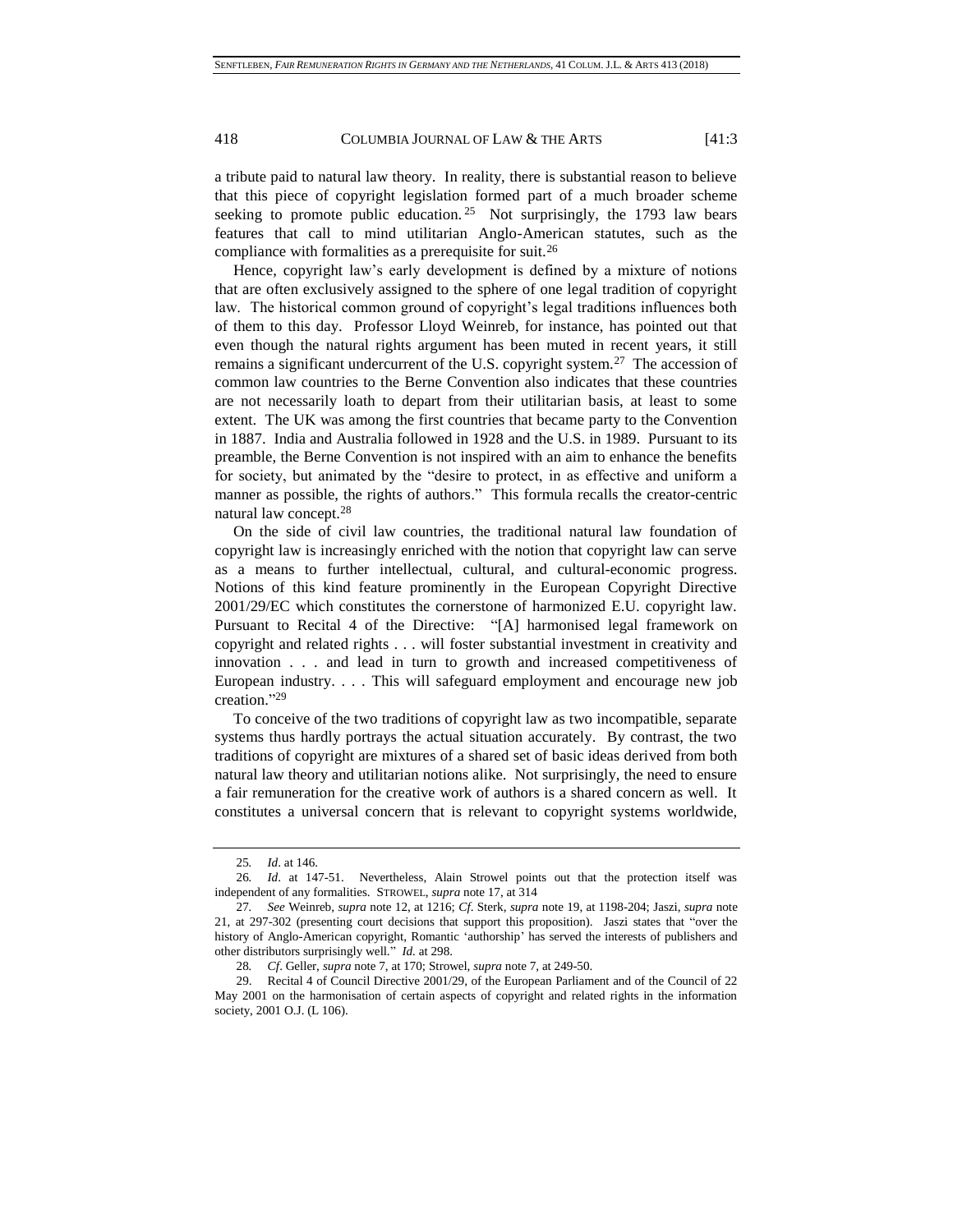even though the debate on fair remuneration rights may accentuate different aspects of the shared theoretical groundwork.

The natural law argument supporting a right to fair remuneration appeals to feelings of rightness and justice. As it is the individual creator who spends time and effort on the creation of a new work, she should reap the fruit of her labour.<sup>30</sup> To explain the creator's reward claim, advocates of the natural law approach can invoke Locke's elaboration of a natural right to property in his Second Treatise on Government. Locke envisions an unrestricted supply of resources in a world of abundance, and individuals enjoying the rightful liberty to use the earth's plenty.<sup>31</sup> In this world, so runs Locke's argument, whenever one mixes his effort with the raw stuff of the world, he has joined to it "something that is his own, and thereby makes it his property. It being by him removed from the common state nature hath placed it in, it hath by this labor something annexed to it that excludes the common right of other men".<sup>32</sup> While the real world bears little resemblance to Locke's world of abundance, a certain degree of similarity can hardly be denied in the realm of intangible products. Because of the "public good" character of intellectual works, later authors are free, insofar as access is conceded, to ground their own creative activities in the creations of their predecessors without diminishing the intellectual world's supply of ideas and individual expression.<sup>33</sup>

Consequently, a line has been drawn between Locke's elaboration of a natural right to property in a world of abundance and the author's right to her creation in the world of ideas and individual expression. The mechanism of acquiring property, in both worlds, is the same. The property right results directly from mixing labor with the raw material found in the respective world of abundance. As the author spends time and effort on the creation of a new intellectual work, this work becomes her property. The reference to Locke's labor theory, however, is not only conducive to explaining the sudden change of creative labor in intellectual property, but also helps to clarify certain further ramifications of the natural law approach to copyright. Locke's concept of acquiring property in a world of abundance is an individualistic one. The laborer is given an isolated position. By postulating an unrestricted supply of resources, it becomes possible to focus on the individual laborer at the moment when property is acquired, instead of considering

<sup>30</sup>*. Cf*. Grosheide, *supra* not[e 1,](#page-0-0) at 128 (argument B).

<sup>31</sup>*. Cf*. W.J. Gordon, *A Property Right in Self-Expression: Equality and Individualism in the Natural Law of Intellectual Property*, 102 YALE L.J. 1533, 1553 (1993); Weinreb, *supra* note [12,](#page-2-4) at 1223; Strowel, *supra* not[e 17,](#page-3-1) at 184.

<sup>32</sup>*. See* JOHN LOCKE, TWO TREATISES OF GOVERNMENT book 2, chapter 5, § 27 (1689); *Cf*. Strowel, *supra* not[e 17,](#page-3-1) at 183.

<sup>33</sup>*. Cf*. Weinreb, *supra* note 12, 1224. With respect to the "public good" character of literary and artistic works, see NEIL NETANEL, COPYRIGHT'S PARADOX 84-85 (Oxford University Press, 2008); Richard Posner, *Intellectual Property: The Law and Economics Approach*, 19 JOURNAL OF ECONOMIC PERSPECTIVES 57, 57-59 (2005); Guy Pessach, *Copyright Law as a Silencing Restriction on Noninfringing Materials: Unveiling the Scope of Copyright's Diversity Externalities*, 76 S. CAL. L. REV 1067, 1077 (2003); Yochai Benkler, *Free as the Air to Common Use: First Amendment Constraints on Enclosure of the Public Domain*, 74 N.Y.U. L. REV 354, 392-93 (1999); William Landes & Richard Posner, *An Economic Analysis of Copyright Law*, 18 J. LEGAL STUD. 325, 326 (1989); Fisher, *supra* note [11,](#page-2-5) at 1700.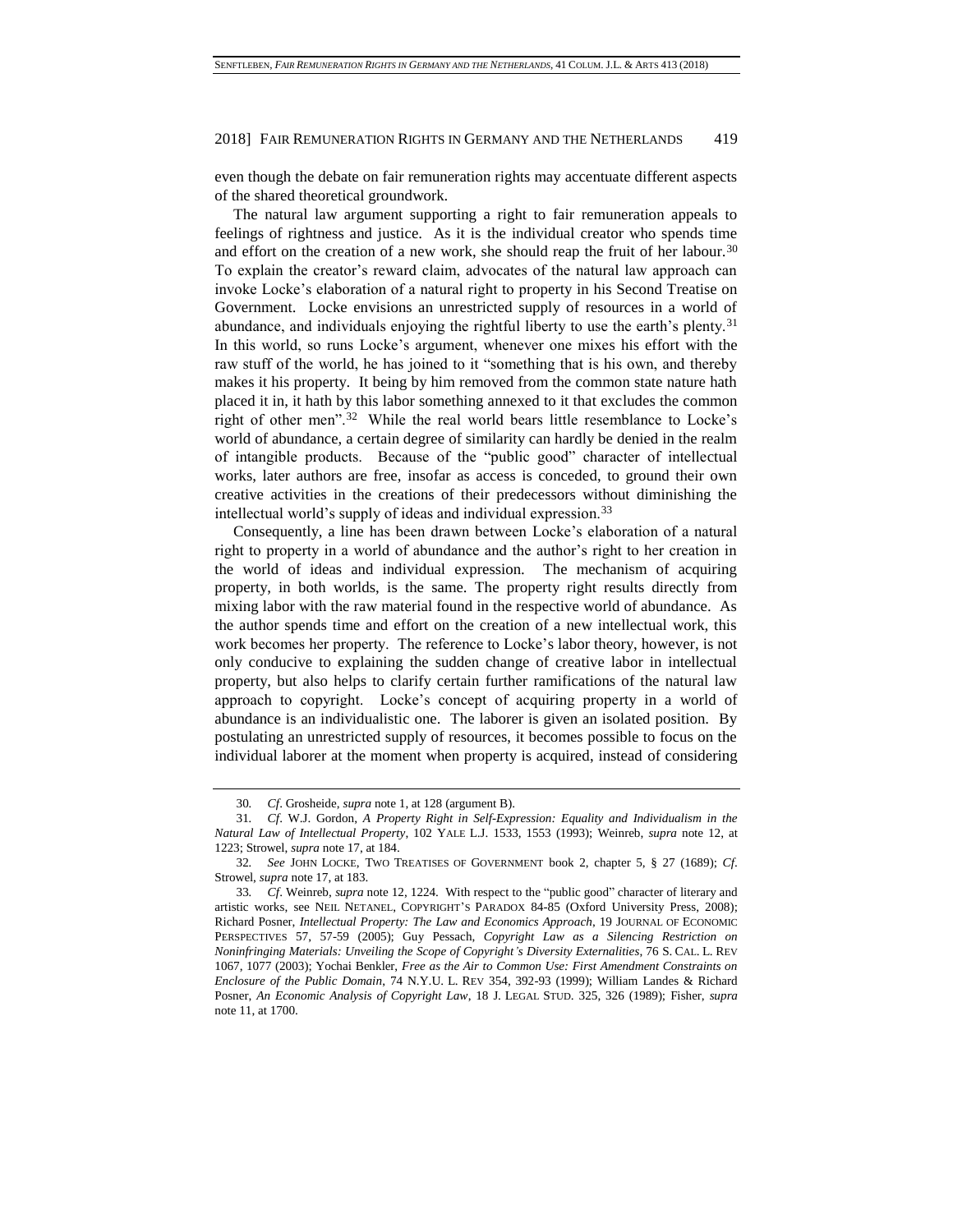the potential implications for the overall welfare of society. The surrounding in which Locke places his elaboration of a natural right to property thus allows concentration on a single occurrence: the act of mixing labor with the raw material of the envisioned world. Under these circumstances, the individual merit of the laborer can be made visible in order to explain her natural right to property and her reward claim.

In contrast to this individualistic conception, utilitarian arguments in favor of copyright protection rest on a theoretical basis which requires some kind of community. Utilitarian theory conceives of property as a conventionally recognized stability of possession. The convention thereby arises out of the perception that individual advantage can be derived from mutual forbearance to interfere with the possessions of others. Any security of possessions stems from the belief that the establishment of a lasting association will be impossible as long as members of the envisioned community trespass against one another.<sup>34</sup> In the course of development towards a permanently ordained association, the evolving practice of mutual forbearance is fortified through an established set of rules. On the basis of utilitarian theory, private property is therefore rooted in the historical evolution of the customary acceptance of certain rules.<sup>35</sup>

In this framework of ingrained habits, so runs a further argument: a high level of productivity depends on arrangements which assure to every laborer a predictable amount of the fruits of her labor. It is assumed that the time and effort necessary to create a new product will not be spent unless generally accepted rules guarantee that the laborer is permitted to enjoy a substantial share of the product.<sup>36</sup> In this line of reasoning, the utilitarian approach to copyright relies on the motivating power of the grant of exclusive rights. As these rights afford a creator the control of the use and enjoyment of her intellectual work, they offer the possibility of deriving economic benefit from a work's creation. Copyright protection, thus, is understood as an incentive to create. The legal assurance that exclusive rights in works of the intellect will be conferred on every author is offered as bait to encourage intellectual productivity. The U.S. Constitution reflects this theoretical model by stating that it seeks "[t]o promote the Progress of Science and useful Arts, by securing for limited Times to Authors and Inventors the exclusive Right to their respective Writings and Discoveries."37

Similar to natural law theory, the utilitarian approach to copyright, therefore, offers support for the objective to ensure a fair remuneration for the author's creative work. Otherwise, copyright could hardly provide an incentive for the creation of new literary and artistic works. In *Harper & Row v. Nation Enterprises*, the U.S. Supreme Court referred to copyright as the "engine of free expression".<sup>38</sup>

<sup>34</sup>*. See* Frank Michelman, *Property, Utility, and Fairness: Comments on the Ethical Foundations of "Just Compensation" Law*, 80 HARV. L. REV. 1165, 1208-209 (1967) (providing a description of utilitarian theories based on Hume and Bentham).

<sup>35</sup>*. Id.* at 1209-10.

<sup>36</sup>*. Id.* at 1211-12.

<sup>37.</sup> U.S. CONST. art. I, § 8.

<sup>38</sup>*.* Harper & Row v. Nation Enterprises, 471 U.S. 539, 558 (1985).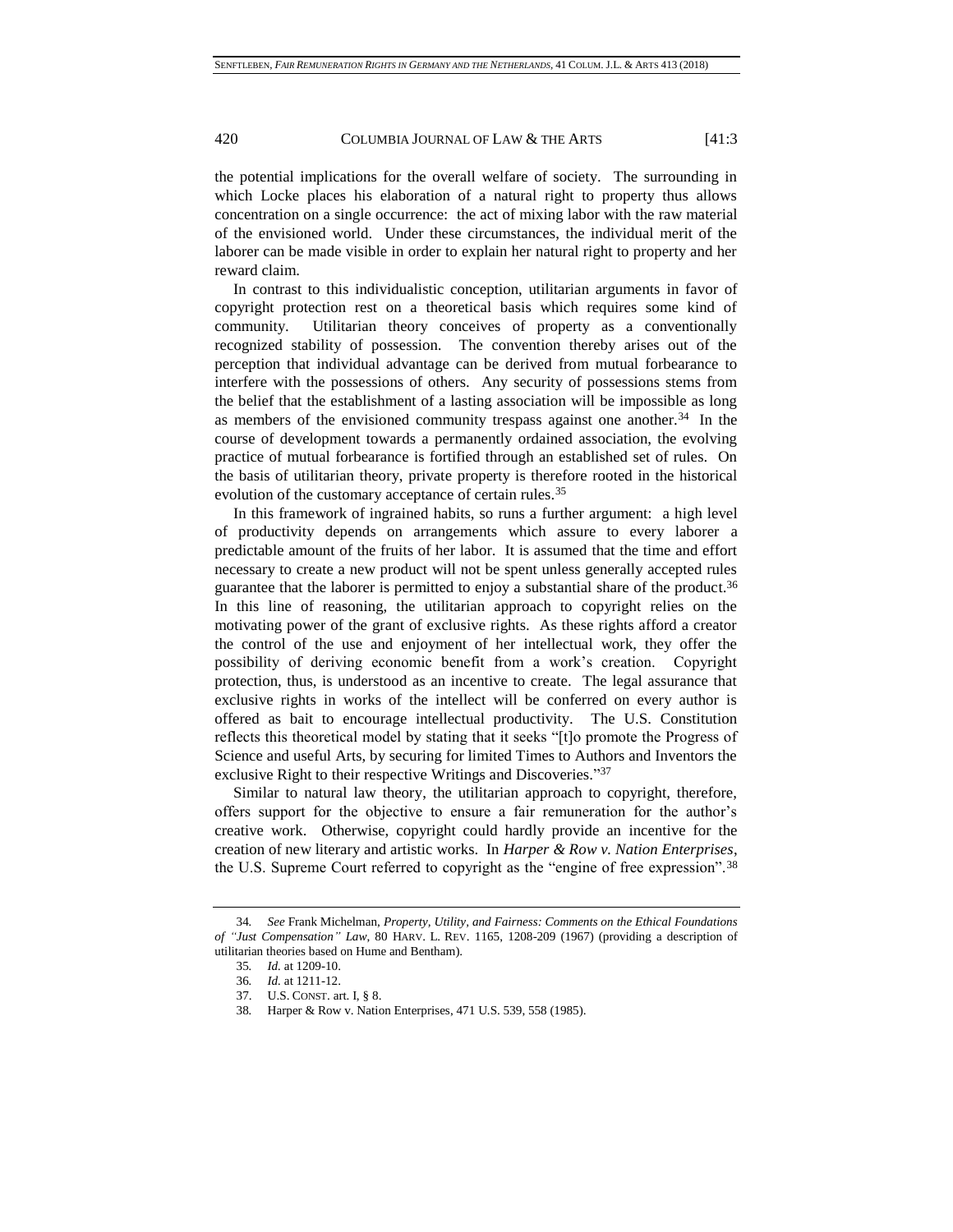It went on to elaborate that "by establishing a marketable right to the use of one's expression, copyright supplies the economic incentive to create and disseminate ideas."<sup>39</sup> This line of reasoning receives an additional connotation when it is traced back to the age of enlightenment when traditional systems of censorship gave way to the copyright system.<sup>40</sup> If copyright offers authors the opportunity to derive sufficient economic profit from their works, it ensures the creators of intellectual works independence from any kind of patronage that might seek to restrict their freedom of expression.<sup>41</sup> The users of copyrighted material, in turn, can enjoy works that have been created in the absence of manipulation and censorship. Accordingly, copyright law promotes a free and independent intellectual debate as long as it ensures a fair remuneration that enables authors to earn a living on the basis of their creative work.<sup>42</sup>

# **II. FAIR REMUNERATION LEGISLATION**

As the fair remuneration of creators is thus a precondition for the grant of exclusive rights in both traditions of copyright law (continental-European and Anglo-American countries alike), the question arises as to how copyright legislation can ensure the payment of a fair remuneration. The answer to this question can hardly be found in the very nature of copyright itself. Copyright law ensures that authors' exploitation rights are marketable. If, however, individual creators do not have sufficient bargaining power to insist on substantial economic benefits in negotiations with exploiters of their works,<sup>43</sup> the mere grant of copyright will not improve their income situation. By contrast, the creator of a literary or artistic work only serves as a provider of strong exploitation rights for the creative industries, without benefiting much herself. This imbalance may discredit the protection system as a whole. If copyright only serves as a vehicle to vest the creative industries with strong rights in information products while these rights are defended as a means to remunerate authors, the creators of literary and artistic works only function as a dummy to conceal the industry's insatiable appetite for continuously expanding exclusive rights. As a result, the arguments advanced in

<sup>39</sup>*. Id.*

<sup>40.</sup> For a historical analysis of the joint origin of freedom of expression and copyright, see E. DOMMERING ET AL., INFORMATIERECHT—FUNDAMENTELE RECHTEN VOOR DE INFORMATIESAMENLEVING 431-39 (Otto Cramwinckel ed., 2000); Neil Netanel, *Copyright and a Democratic Civil Society*, 106 YALE L.J. 283, 353-58 (1996).

<sup>41</sup>*. Cf*. *Id.* at 288 (stating that "copyright supports a sector of creative and communicative activity that is relatively free from reliance on state subsidy, elite patronage, and cultural hierarchy.").

<sup>42</sup>*. Cf*. *Id.* at 288; P.B. HUGENHOLTZ, AUTEURSRECHT OP INFORMATIE 151, (Kluwer); Grosheide, *supra* note 1, at 139-41.

<sup>43.</sup> For an analysis of the bargaining position and income situation of individual creators, see MARTIN KRETSCHMER, SUKHPREETY SINGH, LIONEL BENTLY & ELENA COOPER, COPYRIGHT CONTRACTS AND EARNINGS OF VISUAL CREATORS: A SURVEY OF 5,800 BRITISH DESIGNERS, FINE ARTISTS, ILLUSTRATORS AND PHOTOGRAPHERS, (2011); JARST WEDA, ILAN AKKER, JOOST POORT, PETER RUTTEN, ANNEMARIE BEUNEN, WAT ER SPEELT – DE POSITIE VAN MAKERS EN UITVOEREND KUNSTENAARS IN DE DIGITALE OMGEVING, (SEO Economisch Onderzoek, 2011), https://perma.cc/6T99- FFM6. These studies confirm that, in fact, the income situation of authors is precarious.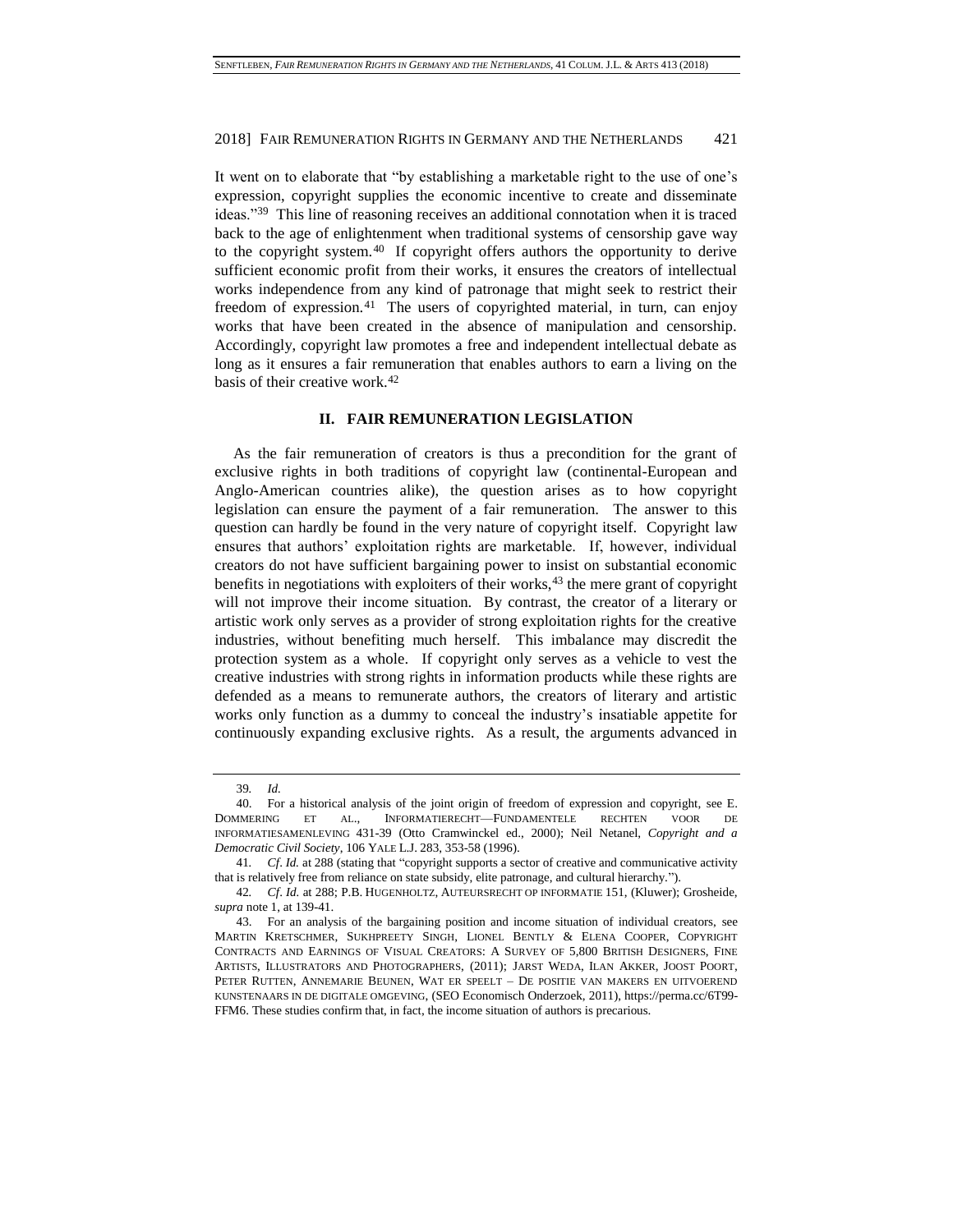favor of copyright can be unmasked as false rhetoric <sup>44</sup> and the system's social legitimacy is put at risk.

To avoid this erosion of copyright's acceptance in society, the lawmaker can seek to reduce the exposure to market forces and adopt measures that strengthen the position of creators vis-à-vis the creative industry. In 2002, an example of this kind of legislation (an Act on Copyright Contract Law) entered into force in Germany. This legislation confers upon authors a right to fair remuneration (in their contractual relationships with exploiters of their works) besides the grant of traditional exploitation rights. By virtue of § 32(1) of the German Copyright Act (Urheberrechtsgesetz; UrhG), as amended by the 2002 Copyright Contract Act, authors have the right to demand the modification of a contract about a work's exploitation that fails to provide for a fair remuneration (see the more detailed discussion of this point in the following subsection  $II(A)$ ). The German legislation supplements this measure aiming at a fair remuneration *ex ante* (at the very beginning of the contractual relationship) with a right to fair remuneration that becomes relevant at a later stage. If the work has market success to such an extent that the remuneration originally received appears disproportionally low, an *ex post* remuneration rule gives the author the right to demand an adjustment of the contract in the light of changed circumstances. § 32a(1) UrhG states explicitly that the author can invoke this *ex post* remuneration right regardless of whether the parties could have foreseen the disproportionality between remuneration and revenue at the time of concluding the exploitation contract (subsection II(B)).

# <span id="page-9-0"></span>**A. FAIR REMUNERATION EX ANTE**

As explained, § 32(1) UrhG bestows on authors the right to demand the modification of a contract regarding a work's exploitation that fails to provide for a fair remuneration. § 32(2) UrhG makes it clear in this context that so-called "common remuneration rules" established in negotiations between a representative association of authors on the one hand, and an individual exploiter or an association of exploiters on the other hand  $(\S$  36 UrhG), are to be deemed "fair" in this sense by virtue of the law. Although the German Copyright Contract Act has now been in effect for more than ten years, these legislative measures have not led to the envisaged general improvement of the income situation of authors.<sup>45</sup> Individual

<sup>44</sup>*. Cf*. Sterk, *supra* note 19, at 1197-98 (pointing out that "although some copyright protection indeed may be necessary to induce creative activity, copyright doctrine now extends well beyond the contours of the instrumental justification. The 1976 statute and more recent amendments protect authors even when no plausible argument can be made that protection will enhance the incentive for authors to create.").

<sup>45.</sup> *See* H. Maas, *Kulturelle Werke – mehr als nur ein Wirtschaftsgut*, ZEITSCHRIFT FÜR URHEBER-UND MEDIENRECHT 207, 209 (2016); K.N. Peifer, *Urhebervertragsrecht in der Reform: Der Kölner Entwurf*, GEWERBLICHER RECHTSSCHUTZ UND URHEBERRECHT–PRAXIS IM IMMATERIALGÜTER-UND WETTBEWERBSRECHT 1, 1-2 (2015); G. Schulze, *Vergütungssystem und Schrankenregelungen*, Gewerblicher Rechtsschutz und Urheberrecht 828 (2005). For more nuanced comment, *see also* A. Dietz, *Das Urhebervertragsrecht in Deutschland*, *in* R.M. HILTY, C. GEIGER, IMPULSE FÜR EINE EUROPÄISCHE HARMONISIERUNG DES URHEBERRECHTS 465, (Springer, 2007). Dietz qualifies the first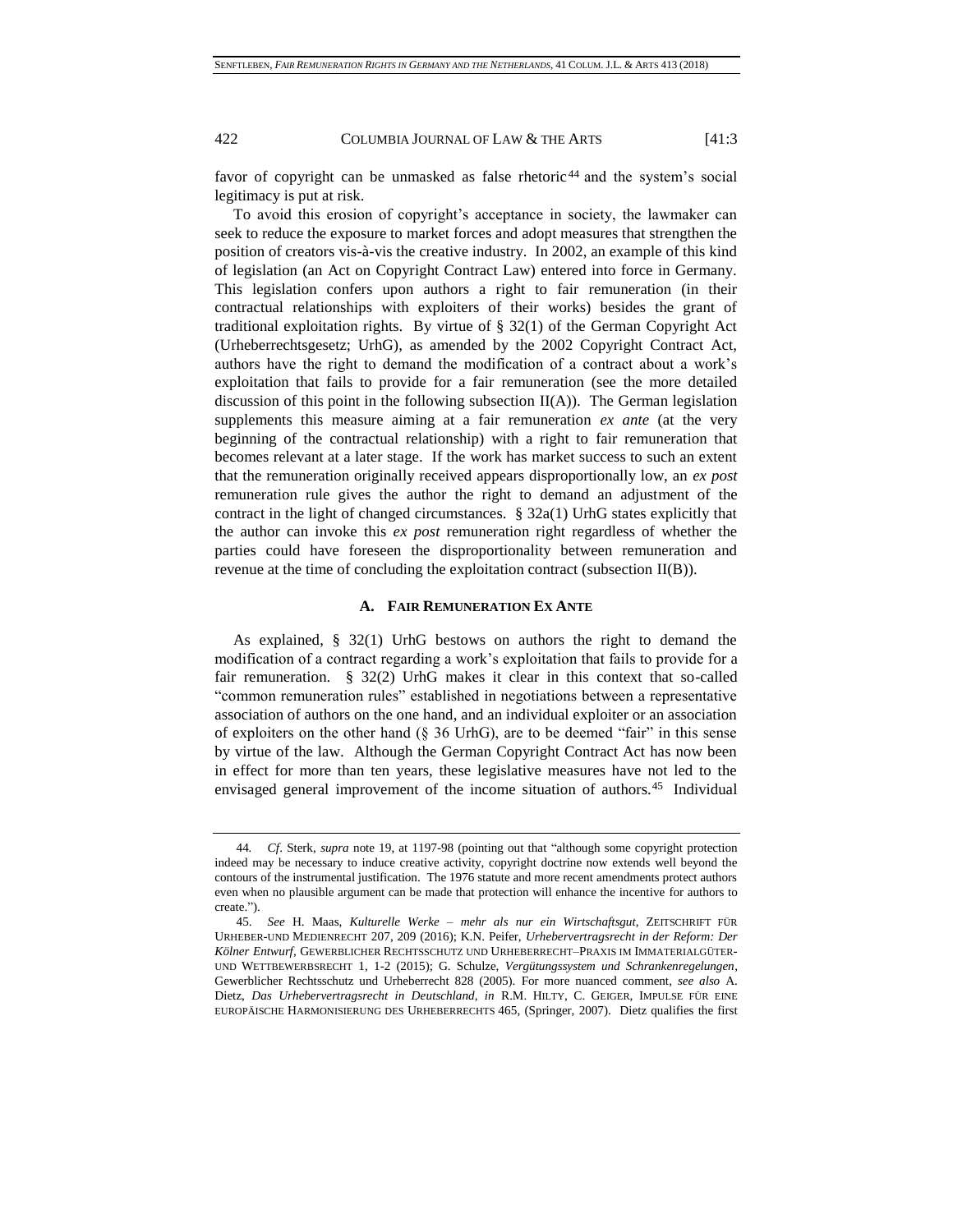creators seem hesitant to assert their remuneration right in court. As an exception to this rule, translators started court procedures that finally led to first decisions of the German Federal Court of Justice (German Supreme Court) on the question of fair remuneration.<sup>46</sup> On balance, however, the determinants of what constitutes a fair remuneration in an individual case still seem too vague to allow the effective use and enforcement of the fair remuneration right. As the party invoking the right to fair remuneration, the burden of proving that a contractually agreed remuneration falls short of the statutorily guaranteed fair remuneration rests on the author. Hence, she also carries the risk and costs of showing what a fair remuneration in the relevant sector of the creative industry would be, and that the concluded contract does not provide for this fair remuneration.<sup>47</sup>

For cases in which no common remuneration rules are available, § 32(2) UrhG indicates that a remuneration can be considered fair when it complies with the remuneration which, according to the customary practices in the sector concerned, an author could reasonably expect in light of the scope and reach of the granted right, the duration and time of the use, and other circumstances relevant to the individual case. These flexible factors, however, can hardly clarify the conceptual contours of the fair remuneration right. In the absence of model contracts or other customary remuneration schemes that come close to common remuneration rules in the sense of § 36 UrhG, an author will still have difficulty proving that a contractually agreed remuneration is not fair on the basis of this vague definition of fairness. <sup>48</sup> Similarly, the author will have difficulty in assessing the risk of litigation regarding the remuneration question as long as there is no reliable information on the customary remuneration.

Against this background, the additional option to invoke § 36 UrhG and formally establish common remuneration rules in collective negotiations between an association of authors and industry representatives is of particular practical importance. By virtue of  $\S$  32(2) UrhG, a standard remuneration scheme of this type constitutes a legally binding definition of the fair remuneration in the relevant industry sector. A common remuneration rule in the sense of § 36 UrhG thus provides the legal certainty necessary to assess the chances of court procedures. It can also serve as a yardstick for proving the unfairness of a remuneration that does not comply with the standard described in the remuneration scheme.

In Germany, the Common Remuneration Rules for Writers of German Fiction<sup>49</sup> constitute a prominent example of remuneration rules that were concluded on the basis of the German Copyright Contract Act in negotiations between the

47*. See* Schulze, *supra* not[e 45,](#page-9-0) at 829-830; Dietz, *supra* not[e 45,](#page-9-0) at 469.

common remuneration rule that has been established under the new German legislation as a success of the system as a whole. *Id.* at 473-74.

<sup>46.</sup> Federal Court of Justice, 7 October 2009, cases I ZR 38/07 and I ZR 230/06, *available (in German) at* https://perma.cc/7Z2F-TLKZ. This case law will be discussed in more detail below.

<sup>48</sup>*. See* Schulze, *supra* note [45,](#page-9-0) at 829-830; A.A. Wandtke, *Der Anspruch auf angemessene Vergütung für Filmurheber nach § 32 UrhG*, GEWERBLICHER RECHTSSCHUTZ UND URHEBERRECHT INT. 704, 707 (2010).

<sup>49.</sup> These common remuneration rules are available (in German) at https://perma.cc/XN9T-NQH4.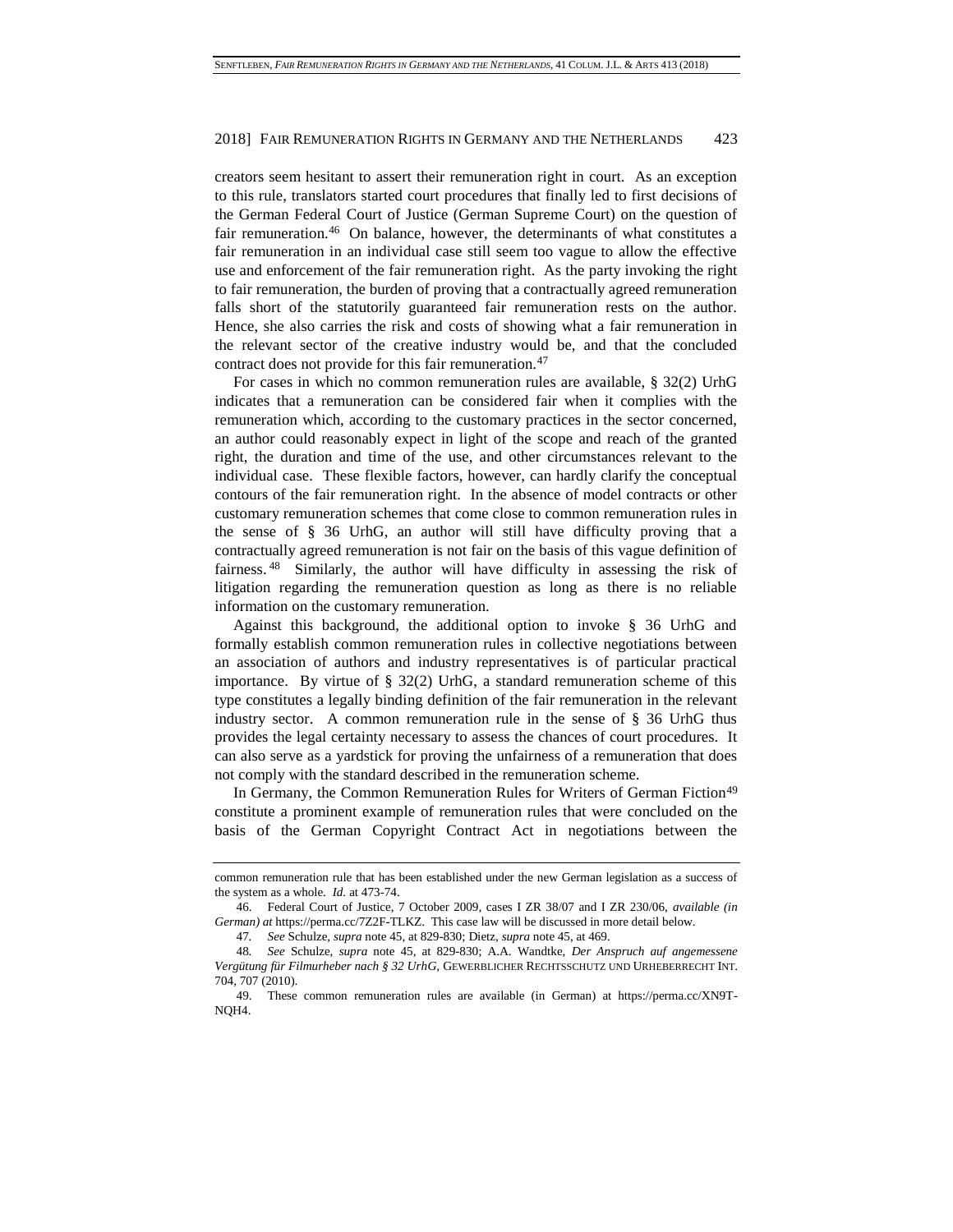Association of German Writers in the United Services Trade Union Ver.di and several publishers.<sup>50</sup> As no representative association of publishers entered the negotiations,<sup>51</sup> it was difficult to foresee the impact of this standard remuneration rule on the sector as a whole. The fact that the German Ministry of Justice had to mediate informally between the parties to ensure the adoption of the remuneration rules mirrors the difficulty of the negotiations.<sup>52</sup>

<span id="page-11-0"></span>Given the scarcity of common remuneration rules in the sense of  $\S 36$  UrhG,<sup>53</sup> it is tempting for the courts to make extensive use of the existing rules. As already indicated above, the German Federal Court of Justice had the opportunity to clarify the scope of common remuneration rules in cases that had been initiated by translators. A collective remuneration rule for translators in the sense of § 36 UrhG was not available for a decision in these cases. Moreover, the Federal Court of Justice had serious doubts about the customary remuneration in the translation sector. Referring to the aforementioned general definition of "fair remuneration" in § 32(2) UrhG, the Court pointed out that compliance with customary remuneration practices in a particular sector may nonetheless be insufficient in the light of the general fairness criteria formulated by the legislator: "Even if a particular honorarium—as in this case—is customary in the sector, this does not necessarily mean that it is fair. By contrast, a given remuneration is only fair when it equally takes account of the interests of the author besides those of the exploiter*.*" 54

Having neither a common remuneration rule in the sense of § 36 UrhG nor an appropriate customary remuneration scheme in the sense of  $\S$  32(2) UrhG at its disposal, the Federal Court of Justice finally turned to the Common Remuneration Rules for Writers of German Fiction as a reference point for determining the fair remuneration of translators.<sup>55</sup> By analogy, the Court used the Common Remuneration Rules for Writers of German Fiction as a guideline for its decision on a fair level of remuneration for translators. This wide application of common remuneration rules by the Court is remarkable because the Common Remuneration Rules for Writers of German Fiction explicitly exclude applicability to translated works.<sup>56</sup> In addition, the Federal Court of Justice was unimpressed by the fact that

<sup>50.</sup> The rules were signed, for instance, by Rowohlt, S. Fischer and Random House.

<sup>51</sup>*. See* Kurzprotokoll der 14. Sitzung (öffentlich) der Enquete-Kommission DEUTSCHER BUNDESTAG, 'Kultur in Deutschland' 3 May 2004, Protokoll Nr. 15/14, p. 13/4-13/5. (Ger.).

<sup>52.</sup> The mediation was informal in the sense that it was not a formal mediation procedure with a dispute commission under § 36a UrhG. See Schulze, *supra* not[e 45,](#page-9-0) at 830.

<sup>53</sup>*. Cf.* G. Spindler, *Reformen der Vergütungsregeln im Urhebervertragsrecht*, 1 ZEITSCHRIFT FÜR URHEBER- UND MEDIENRECHT, 921, 921 (2012).

<sup>54.</sup> Bundesgerichtshof [BGH], [Federal Court of Justice] October 7, 2009, case I ZR 38/07, 11, GEWERBLICHER RECHTSSCHUTZ UND URHEBERRECHT 2009, 1148 (1150) with case comment by R. Jacobs; Bundesgerichtshof [BGH], [Federal Court of Justice] October 7, 2009 I ZR 230/06, 12, *available (in German) at* https://perma.cc/ZX4U-9H3T.

<sup>55.</sup> Bundesgerichtshof [BGH], [Federal Court of Justice] October 7, 2009, II ZR 38/07, 16, and I ZR 230/06, 15-16.

<sup>56</sup>*. See Gemeinsame Vergütungsregeln für Autoren belletristischer Werke in deutscher Sprache*, BUNDESMINISTERIUM DER JUSTIZ UND FÜR VERBRAUCHERSCHUTZ n. 1, *available at* https://perma.cc/E4VD-U9G2; *Contra* Bundesgerichtshof [BGH] [Federal Court of Justice] October 7, 2009., I ZR 38/07, 17, and I ZR 230/06, 16.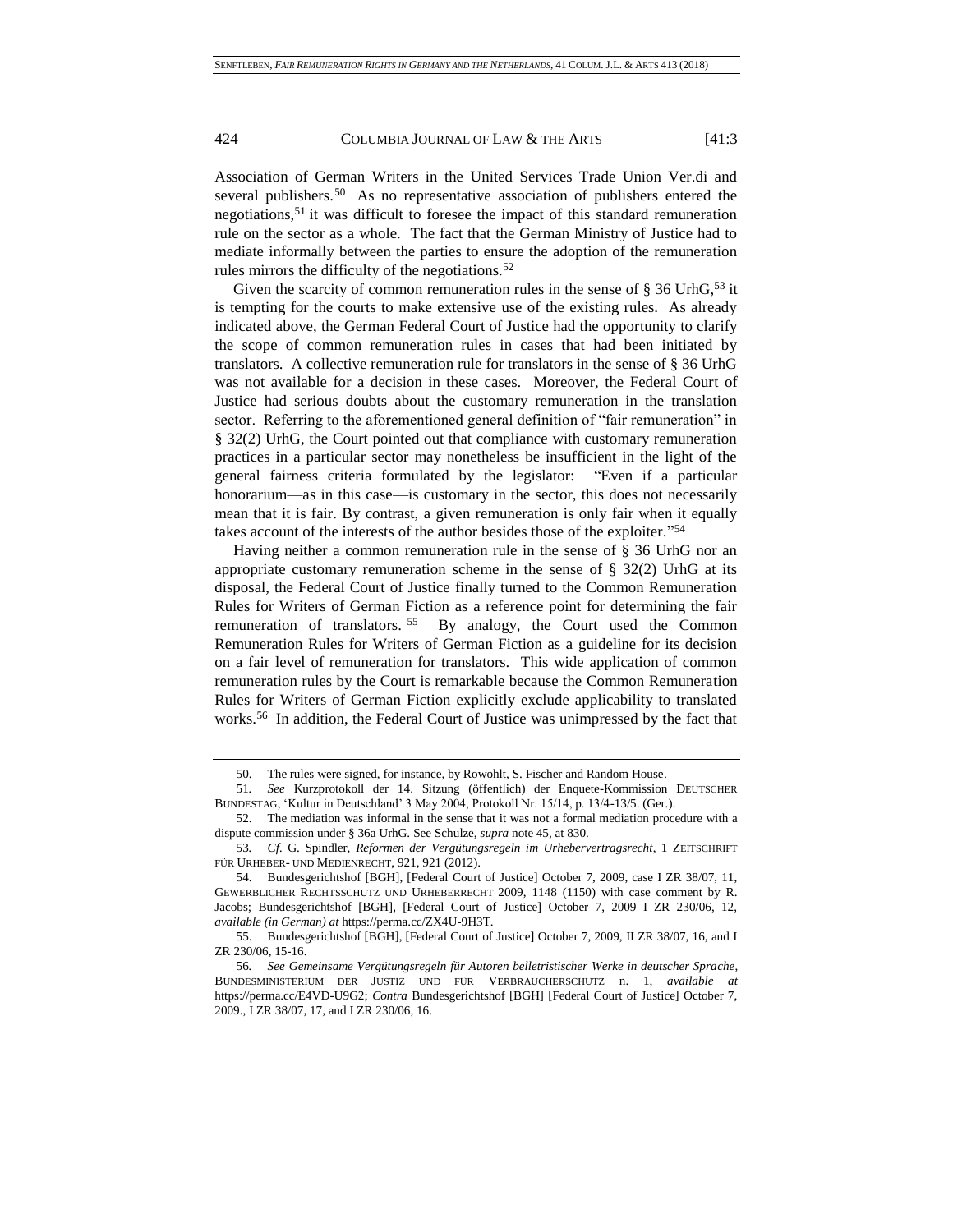only one of the two cases brought by translators concerned fiction works. The second case was about translations of non-fiction books. The Court, however, surmounted the hurdle of "double" analogy. It did not matter that the case concerned translators instead of writers, and it did not matter that it concerned nonfiction instead of fiction books:

Even though the remuneration rules . . . are not directly applicable to publication contracts for non-fiction books, there are no prevailing concerns against their use for the purpose of determining a fair remuneration for the translation of a non-fiction book. According to the findings of the Court of Appeals, none of the parties argued and no other circumstances suggest that the conditions of publication contracts for non-fiction books differ from those of contracts over fiction works to such an extent that the remuneration rules for writers could not be taken into account.<sup>57</sup>

Using the Common Remuneration Rules for Writers of German Fiction as a guideline for the development of a fair remuneration standard for translators, the Court finally ruled that translators are entitled to two percent of the net retail price of hardcover editions and one percent in the case of paperback editions. This amounts to one-fifth of the remuneration which, according to the Common Remuneration Rules for Writers of German Fiction, is due to writers. If the publisher guarantees a honorarium that can be deemed reasonable in light of the custom in the sector, this right to fair remuneration is reduced to 0.8% for hardcover sales and 0.4% for paperback sales. Furthermore, this reduced royalty only needs to be paid as of the  $5000<sup>th</sup>$  copy sold. In addition, translators are entitled to fifty percent of the net profits from the commercialization of ancillary rights.<sup>58</sup>

This jurisprudence of the Federal Court of Justice shows that common remuneration rules in the sense of § 36 UrhG can have a broad field of application. In particular, judges may extend the scope of these rules to parties who have not been involved in the underlying negotiations. A common remuneration rule may become a general yardstick for the establishment of fair remuneration standards in a given sector even though it was only concluded between specific parties and for a specific group of creators. On its merits, the described decisions transform common remuneration rules into generally binding legal instruments with a considerable impact on remuneration standards in the respective branch of the creative industry.

On the one hand, this approach can have positive effects for authors in a sector where no agreement on a common remuneration rule can be reached. By invoking remuneration rules of a related sector or a related group of creators, German courts can nevertheless arrive at a fair remuneration standard and improve the income situation of authors by reference to remuneration standards in a comparable field. On the other hand, the jurisprudence of the Federal Court of Justice can easily

<sup>57</sup>*. See* Bundesgerichtshof [BGH], [Federal Court of Justice] October 7, 2009, ibid., case I ZR 230/06, para. 34.

<sup>58.</sup> *See* Bundesgerichtshof [BGH], [Federal Court of Justice] October 7, 2009, I ZR 38/07, 18-23, and I ZR 230/06, 18-23. Nonetheless, this level of fair remuneration did not meet the expectations of translators. *Cf.* Dietz, *supra* not[e 45,](#page-9-0) at 469.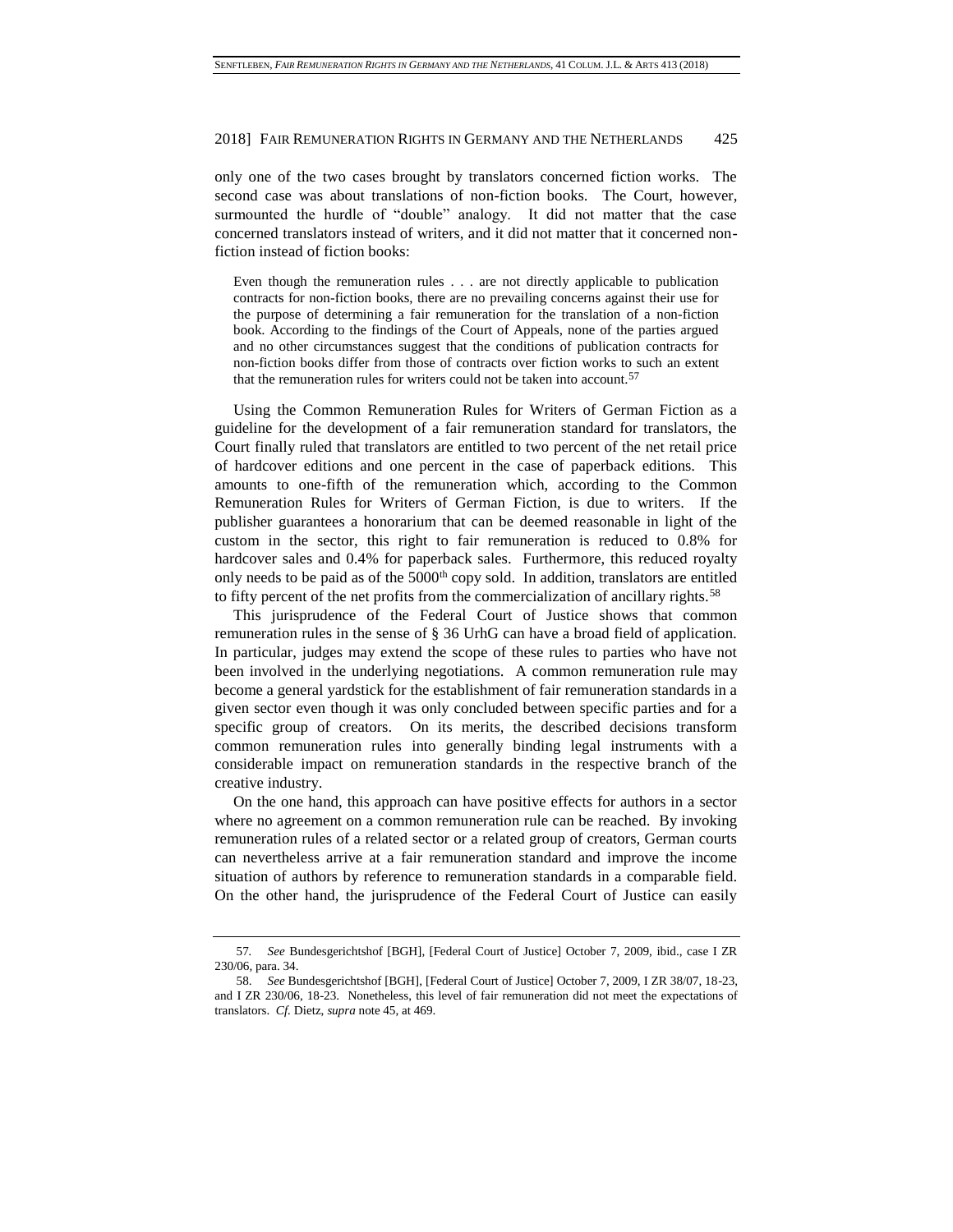become an additional obstacle to negotiations on common remuneration rules in the sense of § 36 UrhG. If it is at all possible to find individual exploiters or business associations that are willing to speak about common remuneration rules in a particular branch, these exploiters and associations may be reluctant to enter into formal negotiations. The hesitance is due to the risk of resulting fair remuneration standards being declared applicable to the whole sector afterwards by the courts. Given this risk of generalization, interested enterprises and associations may also face pressure from other players in the relevant sector who fear that the establishment of common remuneration rules in one particular branch may finally affect remuneration standards in the entire sector.<sup>59</sup> Nonetheless, the German Federal Court of Justice confirmed the broad application of common remuneration rules in later decisions.<sup>60</sup>

In spite of the described problems, the underlying recipe—the combination of a right to fair remuneration with the possibility of establishing common remuneration standards in negotiations between authors and the creative industry—served as a model for other countries also seeking to enhance the credibility of the copyright system. In the Netherlands, legislation that copies the core elements of the German system was adopted in 2015.<sup>61</sup> Professor Bernt Hugenholtz and Lucie Guibault had laid the basis for this legislative development in 2004 by highlighting the problem of an increasingly weak bargaining position of individual creators and providing a comparative study of copyright contract legislation in other countries.<sup>62</sup> After a lengthy legislative process,  $63$  the adoption of the new copyright contract rules led to

62. P.B. Hugenholtz & L. Guibault, *Auteurscontractenrecht: naar een wettelijke regeling?,* AMSTERDAM: INSTITUTE FOR INFORMATION LAW (IViR) 2004, *available at* www.ivir.nl/publicaties/overig/auteurscontractenrecht.pdf.

<span id="page-13-0"></span><sup>59.</sup> Admittedly, the number of common remuneration rules in the sense of § 36 UrhG is nevertheless growing in Germany. *Cf.* A. Dietz, S*chutz der Kreativen (der Urheber und ausübenden Künstler) durch das Urheberrecht oder Die fünf Säulen des modernen kontinentaleuropäischen Urheberrechts*, 1 GEWERBLICHER RECHTSSCHUTZ UND URHEBERRECHT – INTERNATIONALER TEIL 2015, 309, 315–16. The scope of these rules, however, is often limited to specific groups of authors and exploiters. For example, see the initiatives in the area of public broadcasting described by P. Weber, *Rahmenverträge und gemeinsame Vergütungsregeln nach Urhebervertragsrecht – aus der Praxis des ZDF*, 1 ZEITSCHRIFT FÜR URHEBER- UND MEDIENRECHT 2013, 740, 742–45. On balance, the result can thus still be seen as unsatisfactory. *See* Spindler, *supra* note [53,](#page-11-0) at 921.

<sup>60.</sup> Bundesgerichtshof [BGH], [Federal Court of Justice], May 21, 2015, case I ZR 62/14, GVR *Tageszeitungen I*, *operative part available (in German) at* https://perma.cc/Z94L-T29M.

<sup>61.</sup> *See* the Law of 30 June 2015 changing the Dutch Copyright Act and the Neighbouring Rights Act in connection with the strengthening of the position of authors and performing artists in contracts concerning copyright and neighbouring rights (Copyright Contract Act), Staatsblad 2015, 257, which led to a new section in the Dutch Copyright Act (Arts. 25b-25h) dealing specifically with authors' contract rights.

<sup>63.</sup> As to the long preparatory work for the new legislation, see Ministerie van Veiligheid en Justitie, 12 June 2012, *Wetsvoorstel auteurscontractenrecht*, KAMERSTUKKEN II 2011/12, 33 308, *in* TIJDSCHRIFT VOOR AUTEURS-, MEDIA EN INFORMATIERECHT 23 (2013); B.J. Lenselink, *Auteurscontractenrecht 2.0 – Het wetsvoorstel inzake het auteurscontractenrecht*, 1TIJDSCHRIFT VOOR AUTEURS-, MEDIA- EN INFORMATIERECHT 7 (2013); E. Wybenga, *Ongebonden werk – Is de literaire sector gebaat bij het voorontwerp auteurscontractenrecht?*, 1 TIJDSCHRIFT VOOR AUTEURS-, MEDIA- EN INFORMATIERECHT 41 (2011); D. Peeperkorn, *De lange geschiedenis van het auteurscontractenrecht*, TIJDSCHRIFT VOOR AUTEURS-, MEDIA- EN INFORMATIERECHT 167 (2010); J.P. Poort & J.J.M. Theeuwes, *Prova d'Orchestra – Een economische analyse van het voorontwerp auteurscontractenrecht*,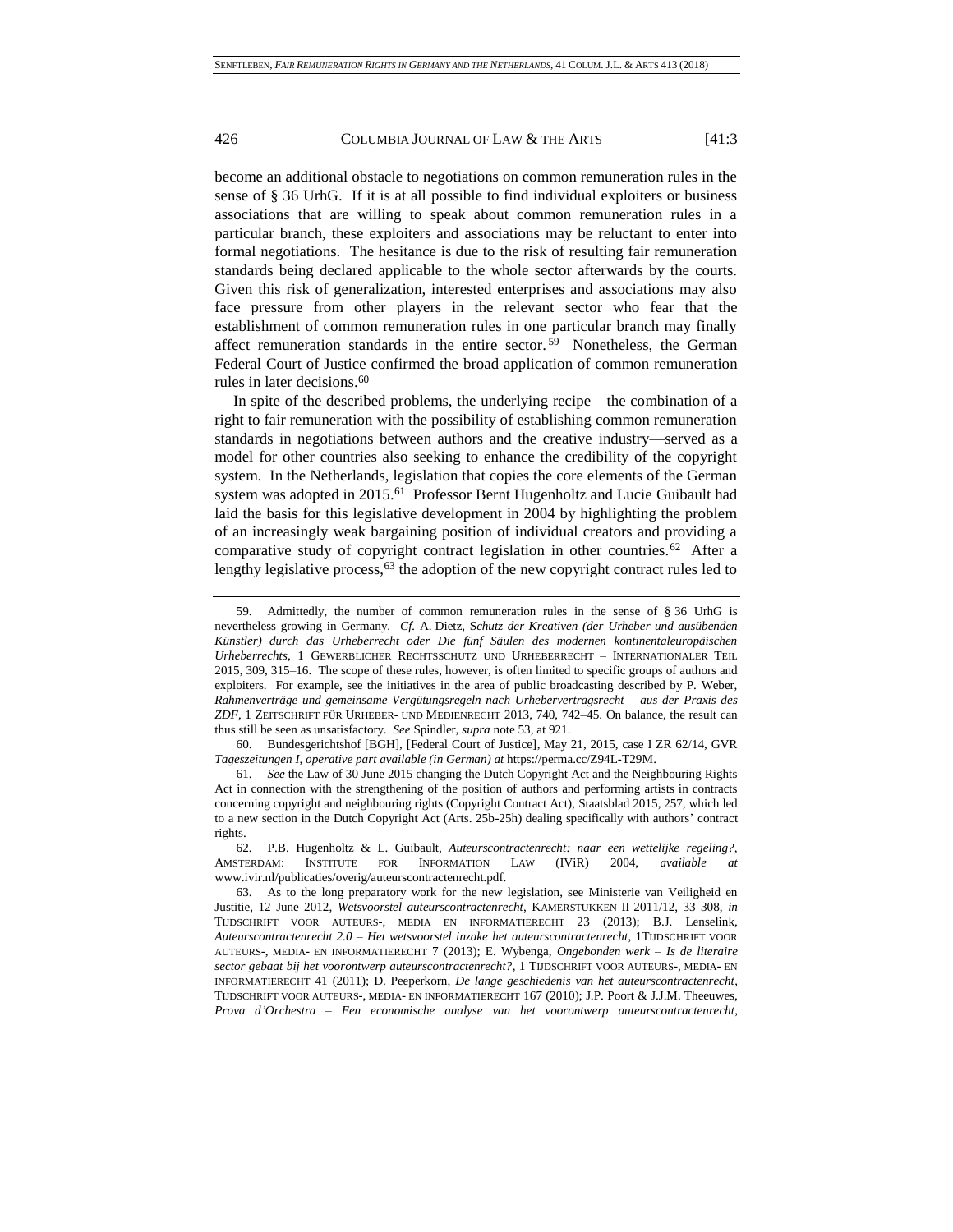a right of authors to receive a fair remuneration in exchange for the grant of an exploitation entitlement (regardless of whether the basis of this entitlement is a transfer of rights or a licensing agreement). The new right is set forth in Article  $25c(1)$  of the Dutch Copyright Act (Auteurswet; Aw). As the Dutch legislator was alert to the difficulty of proving an insufficient level of remuneration in the absence of clear remuneration standards, Article 25c(2) Aw entitles the Dutch Minister of Education, Culture and Science to fix the level of fair remuneration with regard to a specific branch of the creative industry and for a particular period of time in an administrative regulation. However, this formal fixation mechanism can only be set in motion on joint request of a representative association of authors, and an individual exploiter or a representative association of exploiters in the sector concerned. The request must contain a joint recommendation that clearly describes the agreed level of fair remuneration and clearly demarcates the relevant branch of the creative industry (Article  $25c(3)$  Aw).<sup>64</sup>

Regardless of this export success of the German model, the question remains how fair remuneration legislation could be rendered more effective in practice. A clearer definition of the underlying concept of fairness, a reversal of the burden of proof with regard to evidence of remuneration standards in a given sector, extra incentives for the creative industry to enter into collective negotiations with associations of authors and, as a last resort, the imposition of a legal obligation to establish common remuneration rules could be considered in this context. In the drafting process underlying the German legislation, a far-reaching obligation to accept common remuneration standards was contemplated by the legislator with regard to situations where the parties involved in negotiations, finally, could not reach agreement. A common remuneration rule could then also have been established in compulsory settlement procedures or through a court decision.<sup>65</sup> This proposal, however, was rejected because of fears that it would encroach upon fundamental freedoms of enterprises and business associations: in particular the general freedom of action and the negative freedom of not being obliged to enter into coalitions. <sup>66</sup> Legislation that imposes a *de facto* obligation to establish

TIJDSCHRIFT VOOR AUTEURS-, MEDIA- EN INFORMATIERECHT 137 (2010); M.R.F. Senftleben, *Exportschlager deutsches Urhebervertragsrecht? Het voorontwerp auteurscontractenrecht in Duits perspectief*, TIJDSCHRIFT VOOR AUTEURS-, MEDIA- EN INFORMATIERECHT 146 (2010); H. Cohen Jehoram*, Komend auteurscontractenrecht*, INTELLECTUELE EIGENDOM EN RECLAMERECHT 303 (2008).

<sup>64.</sup> For a more detailed description of the new fair remuneration legislation in the Netherlands, see A.G.I. Terhorst, *Auteurscontractenrecht: er is een wettelijke regeling!*, TIJDSCHRIFT VOOR AUTEURS-, MEDIA- EN INFORMATIERECHT 162, 162 (2015).

<sup>65</sup>*. See* Entwurf eines Gesetzes zur Stärkung der vertraglichen Stellung von Urhebern und ausübenden Künstlern', *Drucksache*, DEUTSCHER BUNDESTAG, June 26, 2001, 14/6433, 4 (§ 36(3), (5) to (8)) and p. 17; Kurzprotokoll der 14. Sitzung (öffentlich) der Enquete-Kommission DEUTSCHER BUNDESTAG, 'Kultur in Deutschland' 3 May 2004, , Protokoll Nr. 15/14, p. 13/4-13/5. (Ger.).

<sup>66.</sup> As to the guarantee of these freedoms in German constitutional law, see Articles 2(1) and 9 of GRUNDGESTEZ [GG] [Basic Law], *translation available at* https://perma.cc/9RRF-3ZGW.; *Cf.* H. Schack, *Neuregelung des Urhebervertragsrechts*, ZEITSCHRIFT FÜR URHEBER- UND MEDIENRECH 453, 462 (2001). *See also* N.P. Flechsig/K. Hendricks, *Zivilprozessuales Schiedsverfahren zur Schließung urheberrechtlicher Gesamtverträge – Zweckmäßige Alternative oder Sackgasse?*, ZEITSCHRIFT FÜR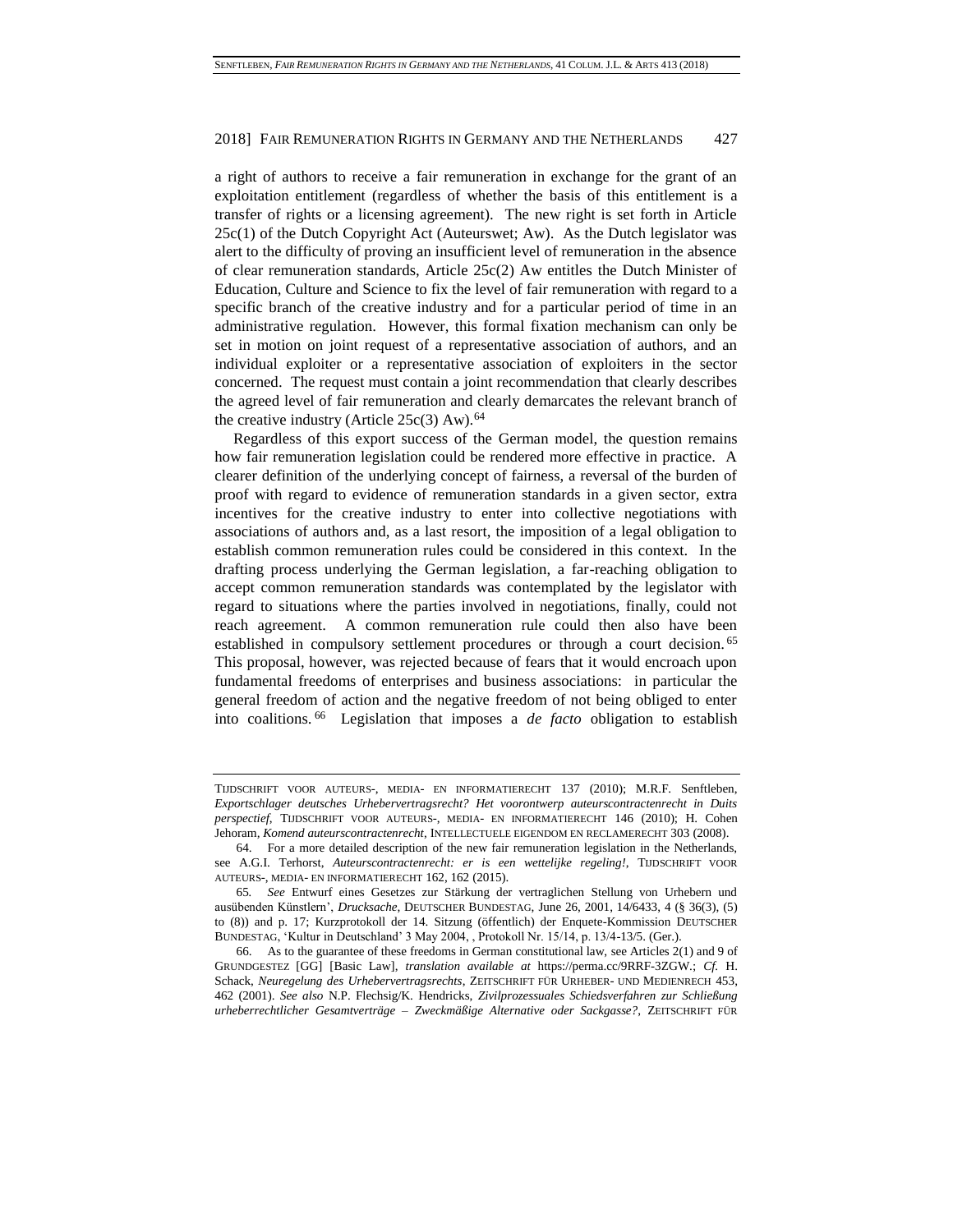common remuneration rules thus seems excessive.<sup>67</sup> Recent proposals seeking to further improve the German system, however, include the clarification that a fair remuneration, in principle, requires more than a one-time "buy out" payment. Instead, the author should continuously receive a share of the revenue accruing from the exploitation of her work.<sup>68</sup>

More generally, antitrust concerns may affect the concept of negotiations between an association of authors and industry representatives. In § 36(1) UrhG, the German legislator entrusts associations of authors and exploiters with the task of fixing common remuneration standards. To this day, however, it is unclear whether this task assignment in the law itself is sufficient to dispel concerns about incompliance with antitrust legislation. Already during the drafting phase, the reliance on collective negotiations was criticized for encouraging cartel negotiations and being in conflict with E.U. competition law.<sup>69</sup> Nevertheless, E.U. competition authorities have refrained from measures against collective negotiations in Germany so far. Against this background, § 36 UrhG is believed to comply with E.U. antitrust standards.

Besides the inactivity of E.U. competition authorities, this assumption is based on the argument that individual authors often depend on the creative industry to the same extent as employees. Only formally, they have the status of self-employed freelancers with individual businesses. Therefore, negotiations on remuneration standards between associations of freelance authors and creative industry representatives are deemed not to be comparable with the formation of cartels in other cases where powerful businesses are on both sides. In addition, it is noted that common remuneration rules in the sense of § 36 UrhG only provide general guidelines for determining a fair level of remuneration. They do not readily fix the individual remuneration due to the author. As explained by Adolf Dietz,

[t]he legal effect of common remuneration rules, namely the irrefutable assumption based on  $\S 32(2)$ , first sentence, that a remuneration complying with the rules is fair, does not consist of a mutual obligation to apply the rules in contracts. By contrast, their legal effect follows from the law itself. Common remuneration rules are collectively developed remuneration standards but not remuneration agreements. In the sense of antitrust law, they are thus to be regarded as an aliud.<sup>70</sup>

70*. See* Dietz, *supra* not[e 45,](#page-9-0) at 473 (emphasis in the original text, translation by the author). *Cf.* B. Schlink & R. Poscher, *Verfassungsfragen der Reform des Urhebervertragsrechts*, Study Commissioned by the Deutsche Journalisten-Verband (DJV) and the Vereinte

URHEBER- UND MEDIENRECHT 721 (2001) (for an assessment of the pros and cons of a formal settlement procedure).

<sup>67.</sup> For a detailed discussion of this point, see Spindler, *supra* not[e 53,](#page-11-0) at 925–28.

<sup>68</sup>*. Cf.* K.N. Peifer, *Der Referentenentwurf zum Urhebervertragsrecht*, GEWERBLICHER RECHTSSCHUTZ UND URHEBERRECHT 6, 8 (2016); J. Kreile and E. Schley, *Reform der Reform – Wie viel vom Kölner und Münchner Entwurf steckt im Referentenentwurf zum Urhebervertragsrecht?*, ZEITSCHRIFT FÜR URHEBER- UND MEDIENRECHT 837, 837 (2015).

<sup>69</sup>*. See* M. Schmitt, *§ 36 UrhG – Gemeinsame Vergütungsregelungen europäisch gesehen*, GEWERBLICHER RECHTSSCHUTZ UND URHEBERRECHT 294, 295-96 (2003); H. Schack, *Urhebervertragsrecht im Meinungsstreit*, GEWERBLICHER RECHTSSCHUTZ UND URHEBERRECHT 853, 857 (2002).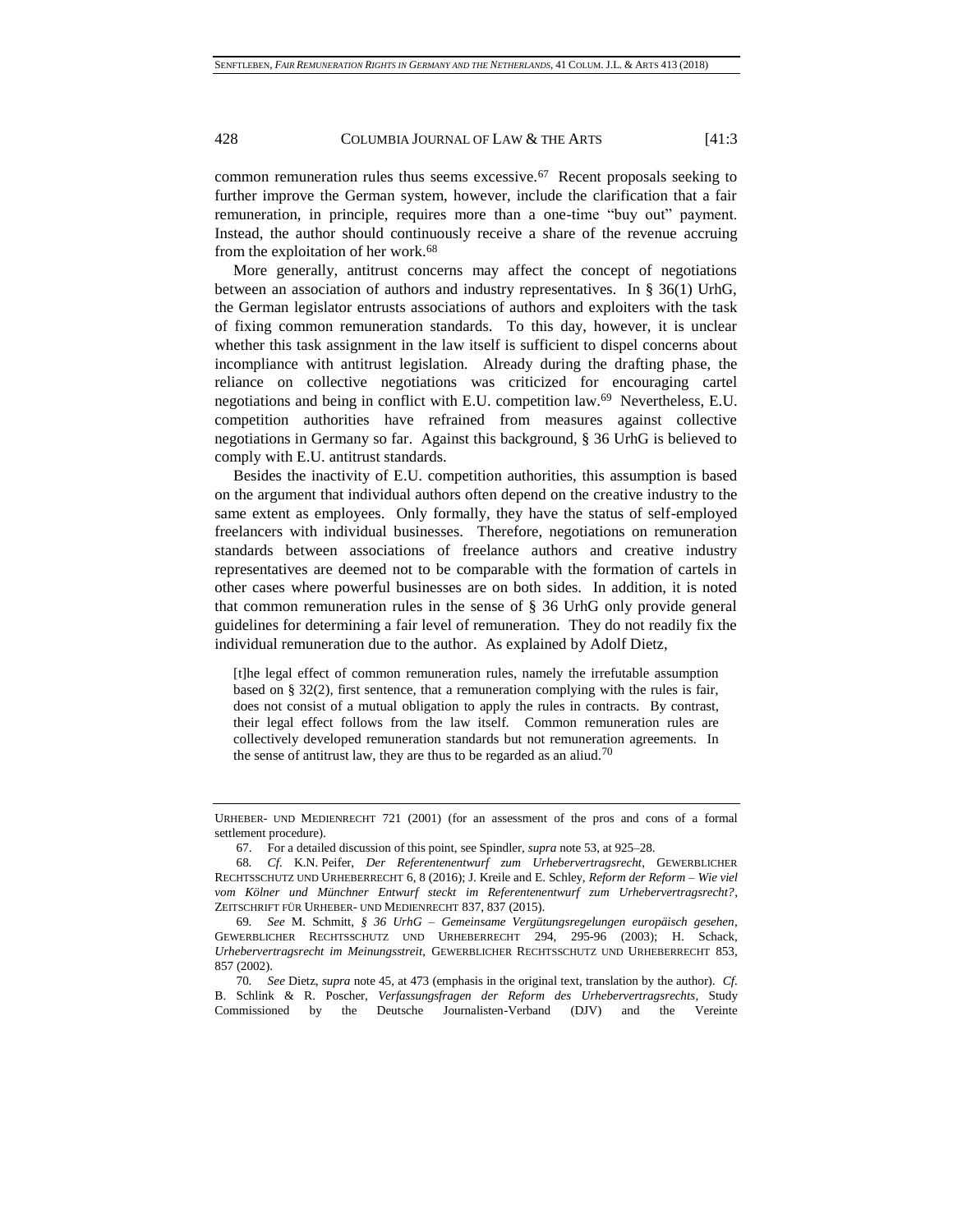Depending on the position taken in the debate on compliance with antitrust standards, the German system for the establishment of common remuneration rules may thus also appear problematic from the perspective of competition law. Therefore, copyright legislation seeking to improve the income situation of creators should not exclusively rely on the recognition of a right to fair remuneration. On its merits, this legislative measure rests on the vague hope that agreements on appropriate remuneration standards will evolve from negotiations between authors and the creative industry, and that these standards will survive further scrutiny in the light of antitrust standards. Given these unpredictable factors, additional instruments seem necessary to ensure that authors receive a fair monetary reward for their creative work.

While a general right to fair remuneration *ex ante* may be of particular importance to authors whose works are likely to be commercially successful in the marketplace, the difficulty of providing evidence for a certain level of standard remuneration in a specific field of creativity is likely to constitute an almost insurmountable hurdle for less successful authors (at least as long as no binding common remuneration rule has been adopted in the sector concerned). To improve the income situation of these latter authors, a remuneration concept presupposing the existence of a customary level of fair remuneration seems inapt. In addition, authors may fear negative reactions in the creative sector concerned when they insist on the right to fair remuneration. Facing a relatively small circle of investors and producers, a creator may be concerned about seeing her name being added to a "black list" of persons with whom exploiters do not want to work because of past disputes about insufficient remuneration.

# **B. FAIR REMUNERATION EX POST**

Once a work has success, however, the author may have a particular interest in a remuneration rule that ensures fair profit sharing *ex post*. If the work becomes successful in the market to such an extent that the remuneration originally received appears disproportionally low, an *ex post* remuneration rule ensures that the author can demand an adjustment of the contract in the light of changed circumstances. Again, copyright legislation in Germany can serve as an example in this context. Prior to the introduction of the above-described 2002 Act on Copyright Contract Law, the German Copyright Act already contained a safeguard against a contractual remuneration scheme that turned out to be disproportionate in the course of a work's exploitation: the so-called "bestseller clause" was regarded as an important addition to the general rule on *imprévision* in the German Civil Code. It softened the requirement that new circumstances justifying an adjustment of the remuneration had to be unforeseeable for contracting parties at the time of concluding the exploitation contract. The strict application of this requirement had

Dienstleistungsgewerkschaft (ver.di), Munich: DJV/ver.di 2002. For a more cautious assessment, see J.B. Nordemann, *Urhebervertragsrecht und neues Kartellrecht gem. 81 EG und § 1 GWB*, GEWERBLICHER RECHTSSCHUTZ UND URHEBERRECHT 203, 210 (2007) (underlining the need to monitor the impact of common remuneration rules on the practice of concluding exploitation contracts).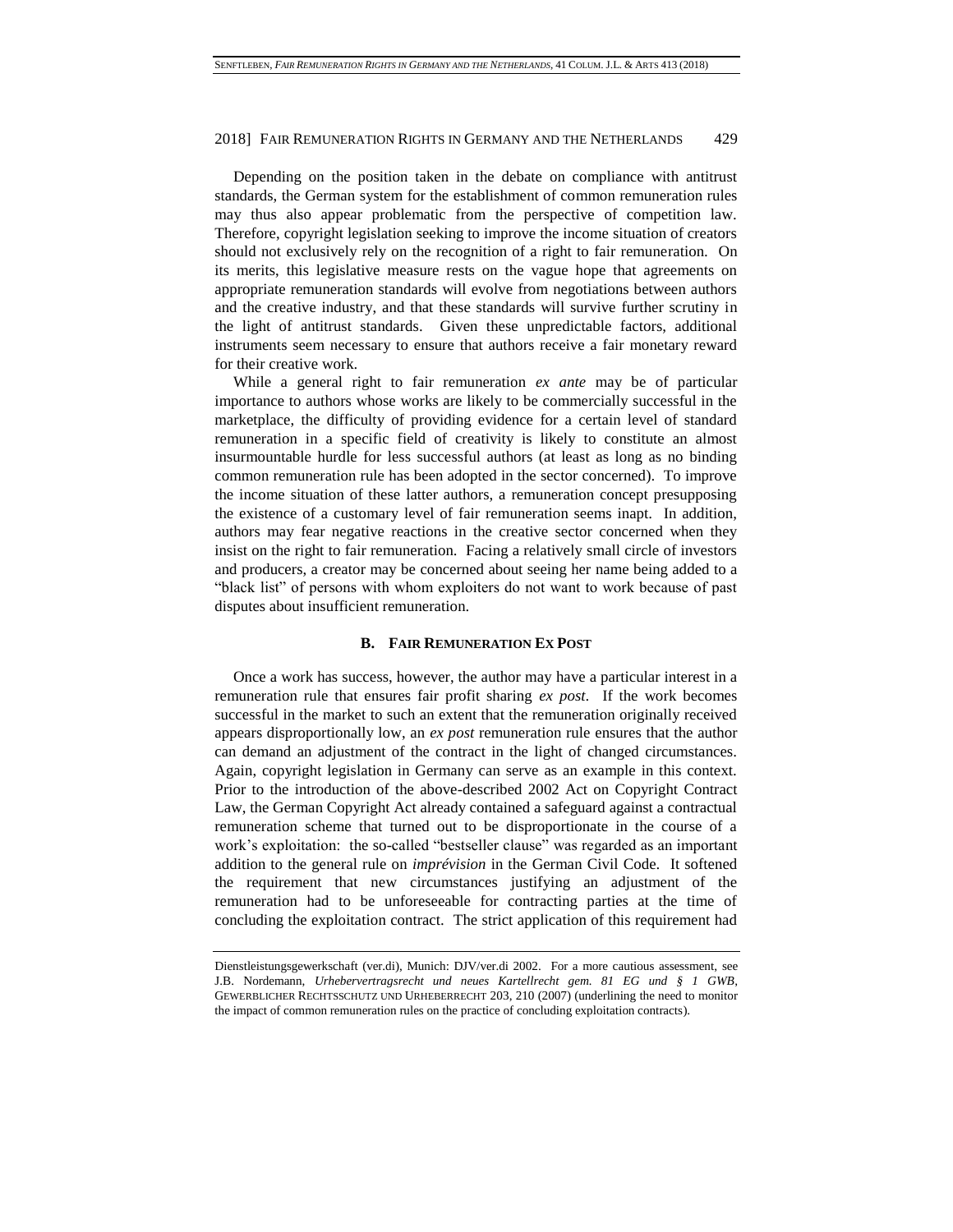rendered the general *imprévision* rule in the German Civil Code ineffective in many copyright cases.<sup>71</sup> Against this background, the traditional bestseller clause in the German copyright system was based on an alternative threshold for requesting an adjustment of the remuneration: a showing of "gross" disproportionality. This condition was deemed to be fulfilled when the honorarium received by the author amounted to only one-third of what would have constituted a usual royalty revenue when taking into account the work's success.<sup>72</sup>

In the 2002 Act on Copyright Contract Law, the German legislator replaced this bestseller clause with a more elastic "fairness clause." In § 32a(1) UrhG, it was stated explicitly that this new fairness clause could be invoked regardless of whether the parties could have foreseen the disproportionality between remuneration and revenue when entering into the exploitation contract. The condition of "gross" disproportionality was attenuated by setting forth a threshold of "striking" disproportionality instead. In the official materials accompanying the 2002 Act, the German legislator explained that this new requirement could be deemed to be met when the author had received a honorarium amounting to less than half of the income that would have been fair considering the work's success.<sup>73</sup> The German Federal Court of Justice took this fifty-percent-rule from the legislative history as a starting point. In the decision *Fluch der Karibik*, the Court stated that, in any case, there was a striking disproportionality if the contractually agreed remuneration reached only half of the remuneration that would have been fair. The Court added that in light of the individual circumstances of the relationship between the creator and the exploiter, a smaller deviation from the fair remuneration standard could be sufficient as well.<sup>74</sup> The ruling thus leaves the door open for a more flexible application of the fairness clause in favor of creators. In literature, it has been argued that even a deviation of twenty percent may already be sufficient to assume a striking disproportionality.<sup>75</sup>

As the traditional bestseller clause, the new fairness clause covers all kinds of contracts awarding exploitation entitlements. Its scope of application ranges from transfers and exclusive licenses to non-exclusive licenses and specific permissions

<sup>71.</sup> For instance, see Bundesgerichtshof [BGH], [Federal Court of Justice], "Horoskop-Kalender", *in* GEWERBLICHER RECHTSSCHUTZ UND URHEBERRECHT 901, 902 (1991); Bundesgerichtshof [BGH], [Federal Court of Justice], 22 January 1998, case I ZR 189/95, *Comic-Übersetzungen*, *in* ZEITSCHRIFT FÜR URHEBER- UND MEDIENRECHT 497, 502 (1998).

<sup>72</sup>*. See* Bundesgerichtshof [BGH], [Federal Court of Justice], "Horoskop-Kalender", *in* GEWERBLICHER RECHTSSCHUTZ UND URHEBERRECHT 901, 903 (1991).

<sup>73.</sup> Gesetz zur Stärkung der vertraglichen Stellung von Urhebern und ausübenden Künstlern – Beschlussempfehlung und Bericht des Rechtsausschusse, Deutscher Bundestag, 23 January 2002, s, Drucksache 14/8058, 19.

<sup>74.</sup> Bundesgerichtshof [BGH], [Federal Court of Justice], May 21, 2012, I ZR 145/11, *Fluch der Karibik*, *in* GEWERBLICHER RECHTSSCHUTZ UND URHEBERRECHT 1248 (2012).

<sup>75</sup>*. Cf*. overview provided by G. Schulze, *§32a – Auffälliges Missverhältnis*, *in* T. DREIER &G. SCHULZE, URHG – KOMMENTAR 716-717 (5th ed., 2015). As to the practical difficulties of court procedures seeking to clarify the fairness of the remuneration received by the authors under the new fairness clause, see N. Reber, *Der "Fairnessparagraph*", § 32a UrhG, GEWERBLICHER RECHTSSCHUTZ UND URHEBERRECHT – INTERNATIONALER TEIL 708, 709 (2010).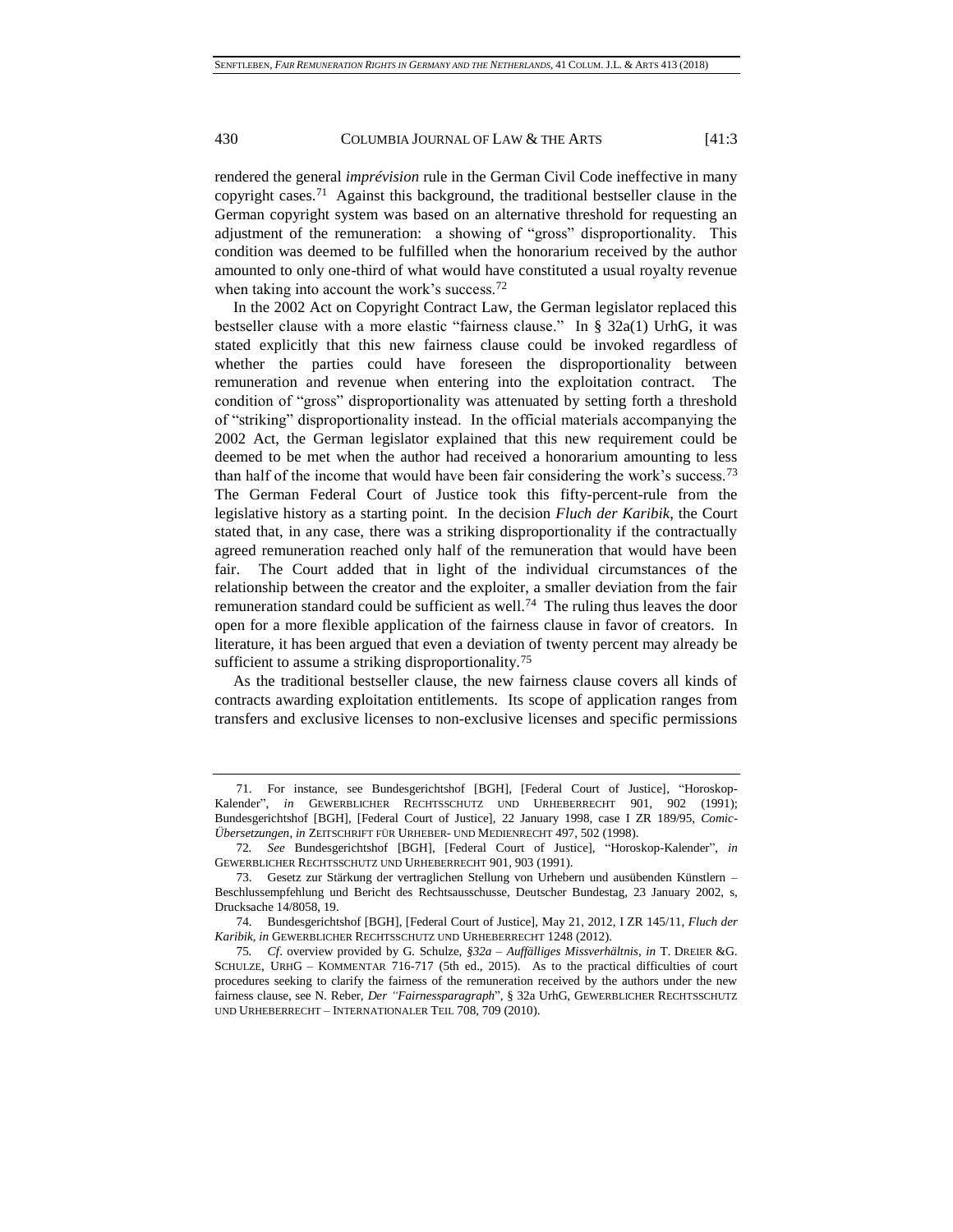of use, such as permission to translate or adapt a work. <sup>76</sup> Moreover, the new provision makes it clear that in the case of a license chain, the author can assert the right to *ex post* adjustment of the remuneration against every license holder (§ 32a(2) UrhG). It is thus irrelevant whether a licensee was involved in the original honorarium negotiations and received the exploitation entitlement directly from the author. In 2015, the Dutch legislator also opted for an *ex post* fair remuneration rule allowing authors to insist on additional remuneration in case a "serious" disproportionality arises in light of the revenue accruing from the work's exploitation (Article 25d(1) Aw). However, Dutch courts have not had the opportunity to clarify the threshold requirement of serious disproportionality yet.

Arguably, the *ex post* adjustment measures in Germany and the Netherlands are more effective than attempts to secure a fair remuneration *ex ante—*at a stage where a work's exploitation has not yet started. Support for *ex post* remuneration mechanisms can also be found in international copyright law. The optional *droit de suite* recognized in Art. 14*ter*(1) of the Berne Convention for the Protection of Literary and Artistic Works grants the author and her heirs an interest in any sale of original works of art and original manuscripts subsequent to the work's first transfer. As bestseller and fairness legislation seeking to ensure an additional income in case of disproportionality between initial remuneration and later revenues, this international provision aims to ensure that the author receives a share of profits accruing from a work's successful exploitation at a later stage.

A final aspect of the debate on *ex post* remuneration rules concerns the crossfinancing of productions. When *ex post* measures are taken to adjust the remuneration in the case of works having huge market success, exploiters may warn of shrinking budgets for the financing of less successful productions. The income from bestsellers, so runs the argument, is needed to compensate for the losses stemming from unsuccessful works. If the creative industry must share profits accruing from bestsellers with the creators, the potential of bestseller productions for levelling out losses resulting from investment in commercially insecure productions is reduced. This may limit the willingness of the creative industry to invest in unorthodox works of unknown artists. If it was true that the creative industry used the income from successful productions to finance less promising productions, *ex post* adjustments of revenue streams leading to a higher income for creators might have the effect of reducing the budget available for less secure productions of unknown authors.

In the absence of an economic analysis confirming this alleged interdependence of investment decisions, however, it cannot readily be assumed that the alleged cross-financing of productions is taking place, and that it would be frustrated by *ex post* adjustments of remuneration schemes for bestsellers. These *ex post* adjustments would only occur when a work's market success has not already been factored into the equation at the time of concluding the exploitation contract. Once a creator is known as a bestseller author, she will have the bargaining power

<sup>76</sup>*. See* G. Schulze, *§32a – Auffälliges Missverhältnis*, *in* T. DREIER & G. SCHULZE, URHG – KOMMENTAR 712 (5th ed. 2015).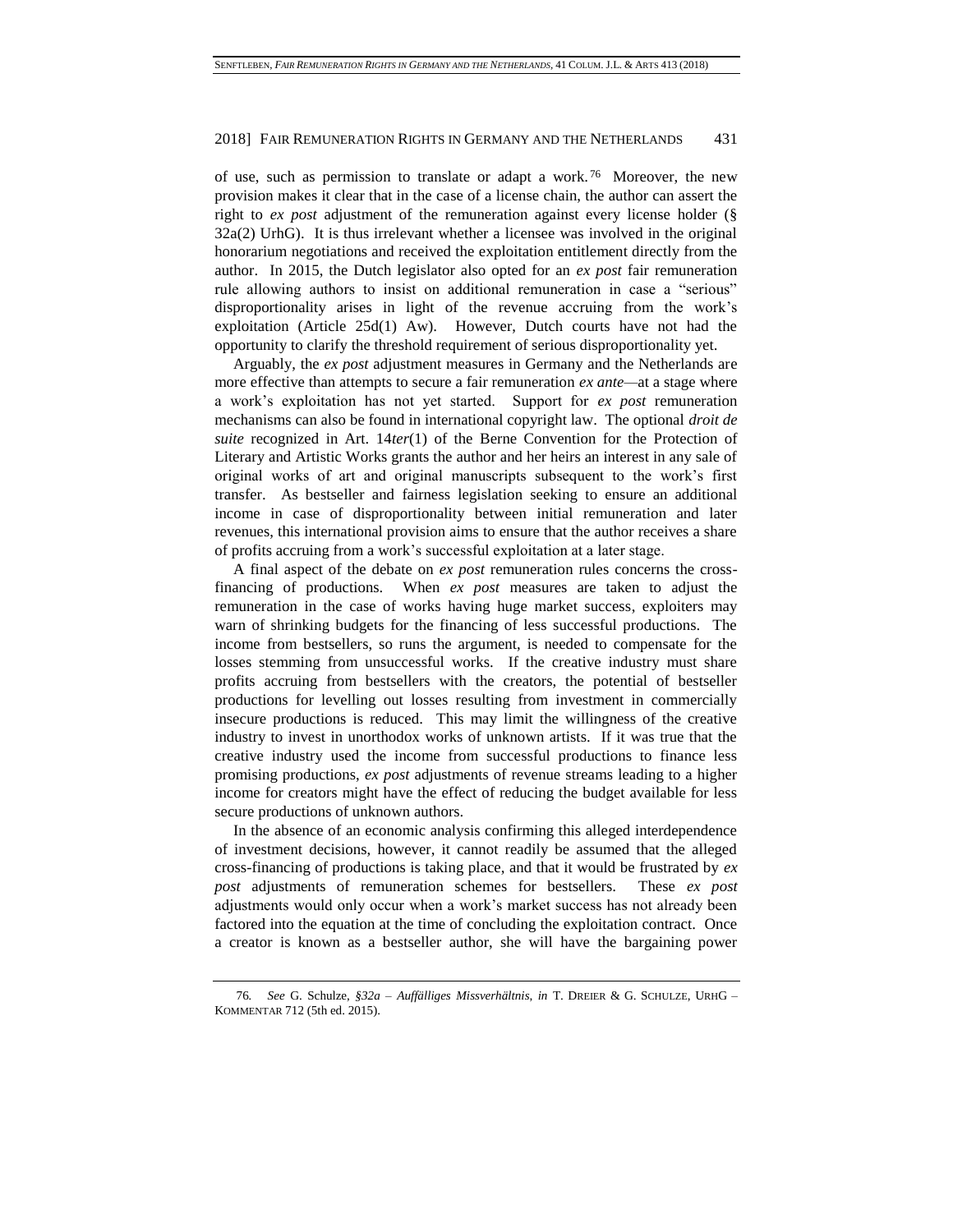necessary to negotiate an adequate remuneration in the initial exploitation contract. Hence, *ex post* adjustments only impact the calculations of the creative industry in case a work was not expected to have outstanding commercial success so that the creator had limited bargaining power. Even if the alleged practice of crossfinancing exists, it is thus unclear whether these exceptional cases would minimize industry profits to such an extent that the alleged subsidizing of insecure productions becomes unfeasible.

### **C. OTHER FAIR REMUNERATION MEASURES**

In the Netherlands, the discussion on legislation ensuring a proper remuneration of authors shed light on a potential further measure to ensure a fair remuneration of authors. In a preliminary proposal for new legislation, the Dutch Ministry of Justice had proposed the partitioning of a work's exploitation period into intervals of five years. Every five years, the exploitation rights would return to the author who could then grant them anew. The rationale underlying this proposal was the hope that this would give the author the opportunity to renegotiate exploitation contracts and adapt them to changing circumstances every five years. Instead of strengthening the position of authors, however, this proposal is likely to have a corrosive effect in practice. If the maximum period of exploitation which an author can offer at the beginning of a work's exploitation is only five years, the creative industry will only pay for an exploitation horizon of five years. If the work does not have enough success to offer promising exploitation prospects for a second five-year term, the author will have difficulty finding another exploiter willing to pay for a further five-year period. She may thus see her reward for the work being reduced to a single payment for an exploitation period of five years instead of receiving a payment for the entire term of copyright.

Legislators considering a rule of fixed exploitation intervals would thus have to ensure that the initial period of exclusivity which an author can offer is long enough to cover the entire exploitation horizon and amortization period underlying the investment decision of the creative industry concerned.<sup>77</sup> Otherwise, such legislation will only shift the risk of market success from exploiters to authors. The result would be a weakening of the position of authors not creating bestsellers and a lower income for works that do not become evergreens. Against this background,

<sup>77.</sup> *See* the risk assessment by Poort & Theeuwes, *supra* note [63,](#page-13-0) at 142-43, who point out that the partitioning of the exploitation period in five-year intervals is unlikely to be beneficial for the majority of authors. Only successful authors may be able to increase their income. Countries presently providing for a right to reclaim copyright after a given period of time, such as the U.S. (Section 203 of the U.S. Copyright Act provides for a rights return after thirty-five years), provide for much longer periods. For a discussion of the historical evolution of the U.S. system, see L. Bently & J. Ginsburg, *The Sole Right … Shall Return to the Authors*: *Anglo-American Authors' Reversion Rights From the Statute of Anne to Contemporary U.S. Copyright*, 25 BERKELEY TECHNOLOGY LAW JOURNAL 1475-587 (2010). With regard to a proposal of rights returning to the author after thirty years which was tabled in the framework of the debate about the strengthening of the position of authors in Germany, see H. Schack, *Neuregelung des Urhebervertragsrechts*, ZEITSCHRIFT FÜR URHEBER- UND MEDIENRECHT 453, 460 (2001).